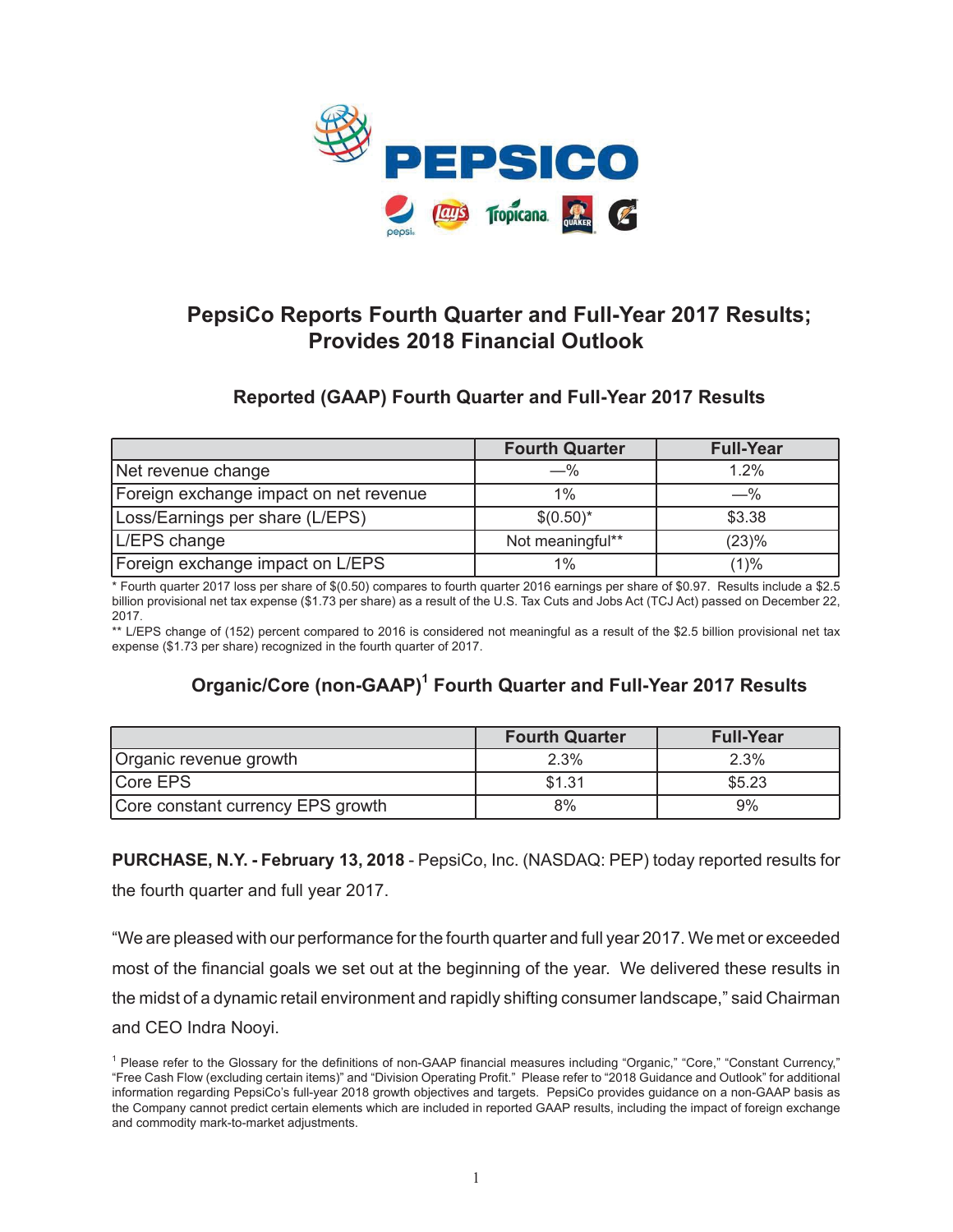"The provisions of recently enacted tax legislation are expected to result in lower income taxes in 2018 for our operations in the United States, our largest market. We expect the benefits of the TCJ Act will enable us to further strengthen our business by enhancing the skills of our front line associates to ready them for the future; adding new digital and ecommerce capabilities to become more competitive; accelerating capital investments to add manufacturing capacity and make our operations more efficient; and enhancing cash returns to our shareholders over time.

"As a reflection of our confidence in the growth prospects for our business, we expect to deliver 9 percent growth in core constant currency earnings per share in 2018 and we announced today a 15 percent increase in our annualized dividend per share beginning with the June 2018 payment, representing our 46<sup>th</sup> consecutive annual increase."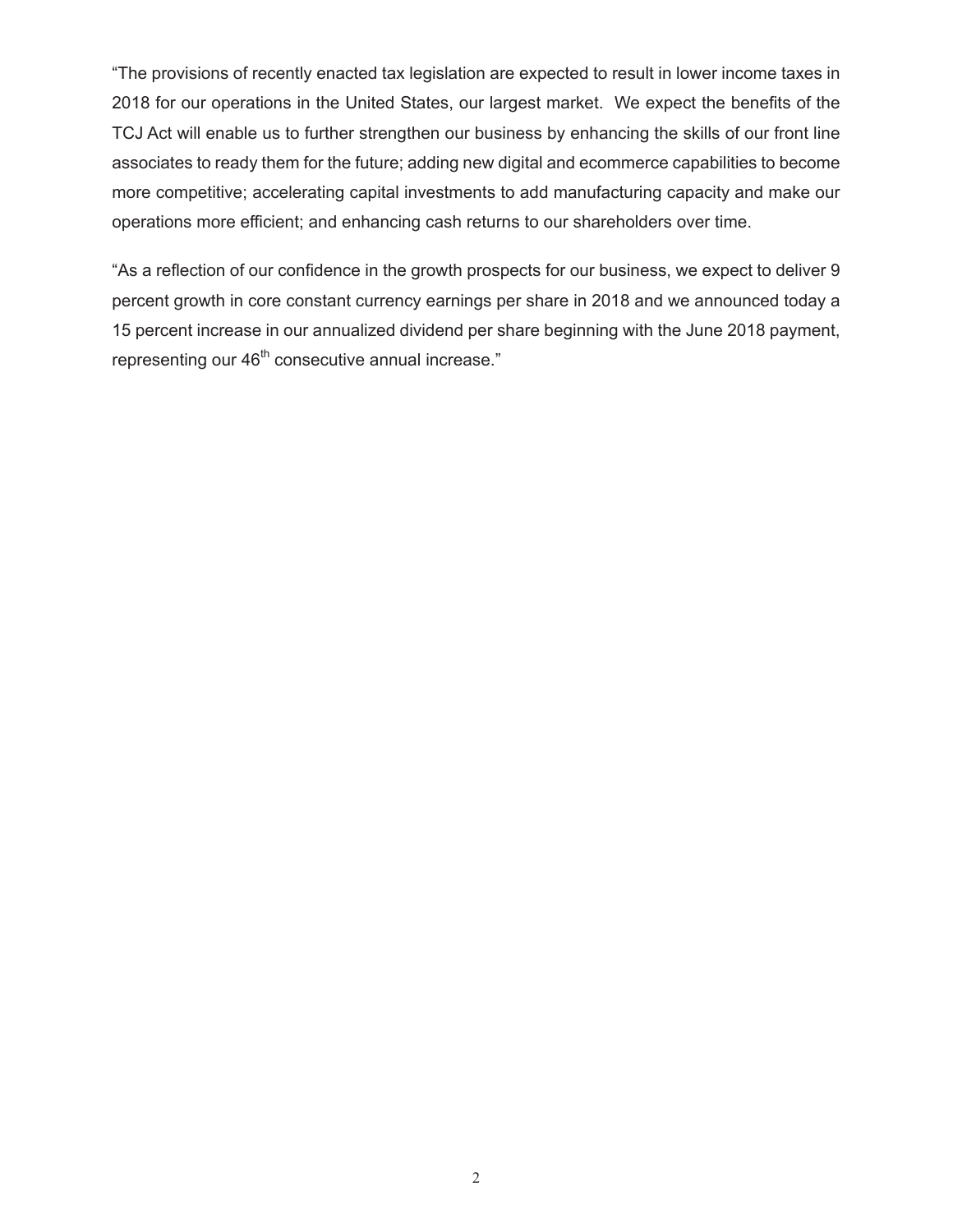## **Summary Fourth Quarter 2017 Performance**

|                  |                                            |                                                  | <b>Revenue</b>                                                                     |                                              |                           |                        | <b>Volume</b>  |
|------------------|--------------------------------------------|--------------------------------------------------|------------------------------------------------------------------------------------|----------------------------------------------|---------------------------|------------------------|----------------|
|                  |                                            |                                                  | <b>Percentage Point Impact</b>                                                     |                                              |                           | <b>Organic Volume</b>  | Growth         |
|                  | <b>GAAP</b><br><b>Reported</b><br>% Change | Foreign<br><b>Exchange</b><br><b>Translation</b> | Acquisitions,<br><b>Divestitures</b><br>and<br><b>Structural</b><br><b>Changes</b> | 53 <sup>rd</sup><br><b>Reporting</b><br>Week | Organic<br>% Change       | Food/<br><b>Snacks</b> | <b>Bevera</b>  |
| <b>FLNA</b>      | (1)                                        |                                                  |                                                                                    | 6                                            | 5                         | 3                      |                |
| <b>QFNA</b>      | (5)                                        | (0.5)                                            |                                                                                    | 5                                            |                           | 0.5                    |                |
| <b>NAB</b>       | (6)                                        |                                                  | (1)                                                                                | 5                                            | (3)                       |                        | (2)            |
| Latin<br>America | 6                                          | (3)                                              |                                                                                    |                                              | $\ensuremath{\mathsf{3}}$ | (4)                    | (3)            |
| <b>ESSA</b>      | 11                                         | (6)                                              |                                                                                    | 1                                            | 6                         | $\overline{7}$         | $\overline{2}$ |
| <b>AMENA</b>     |                                            | 5.5                                              |                                                                                    |                                              | 6                         | 5                      | (3)            |
| <b>Total</b>     |                                            | (1)                                              |                                                                                    | 3.5                                          | $\overline{2}$            | $\overline{2}$         | (2)            |

| Organic Volume %<br>Growth |                |  |  |  |  |  |  |
|----------------------------|----------------|--|--|--|--|--|--|
| Food/<br><b>Snacks</b>     | Beverages      |  |  |  |  |  |  |
| 3                          |                |  |  |  |  |  |  |
| 0.5                        |                |  |  |  |  |  |  |
|                            | (2)            |  |  |  |  |  |  |
| (4)                        | (3)            |  |  |  |  |  |  |
| 7                          | $\overline{2}$ |  |  |  |  |  |  |
| 5                          | (3)            |  |  |  |  |  |  |
| $\overline{2}$             | (2)            |  |  |  |  |  |  |

# **Operating Profit and EPS**

|                       | <b>GAAP</b><br><b>Reported</b><br>% Change | <b>Items</b><br><b>Affecting</b><br>Comparability | <b>Percentage Point Impact</b><br>Foreign<br><b>Exchange</b><br><b>Translation</b> | <b>Core Constant</b><br>Currency<br>% Change |
|-----------------------|--------------------------------------------|---------------------------------------------------|------------------------------------------------------------------------------------|----------------------------------------------|
| <b>FLNA</b>           | (1)                                        | 3.5                                               |                                                                                    | 3                                            |
| <b>QFNA</b>           | (6)                                        | 5                                                 |                                                                                    | (1)                                          |
| <b>NAB</b>            | (29)                                       | 6                                                 |                                                                                    | (23)                                         |
| Latin America         | 20                                         | 8                                                 | (6)                                                                                | 22                                           |
| <b>ESSA</b>           |                                            | 3.5                                               | (5.5)                                                                              | (2)                                          |
| <b>AMENA</b>          | 173                                        | (4)                                               | 18                                                                                 | 187                                          |
| Corporate Unallocated | (31)                                       | 28                                                |                                                                                    | (3)                                          |
| <b>Total</b>          | 9                                          | (2)                                               | (1)                                                                                | 6                                            |
| <b>L/EPS</b>          | (152)                                      | 161                                               | (1)                                                                                | 8                                            |

*Note: Rows may not sum due to rounding.*

*Division operating profit (a non-GAAP measure that excludes corporate unallocated costs) increased by 1 percent in the quarter and was negatively impacted by items affecting comparability (4 percentage points) and positively impacted by foreign exchange translation (0.5 percentage points). Core constant currency division operating profit (a non-GAAP measure) increased by 5 percent.*

*Organic revenue, core constant currency and division operating profit results are non-GAAP financial measures. Please refer to the reconciliation of GAAP and non-GAAP information in the attached exhibits and to the Glossary for definitions of "Organic," "Core," "Constant Currency" and "Division Operating Profit."*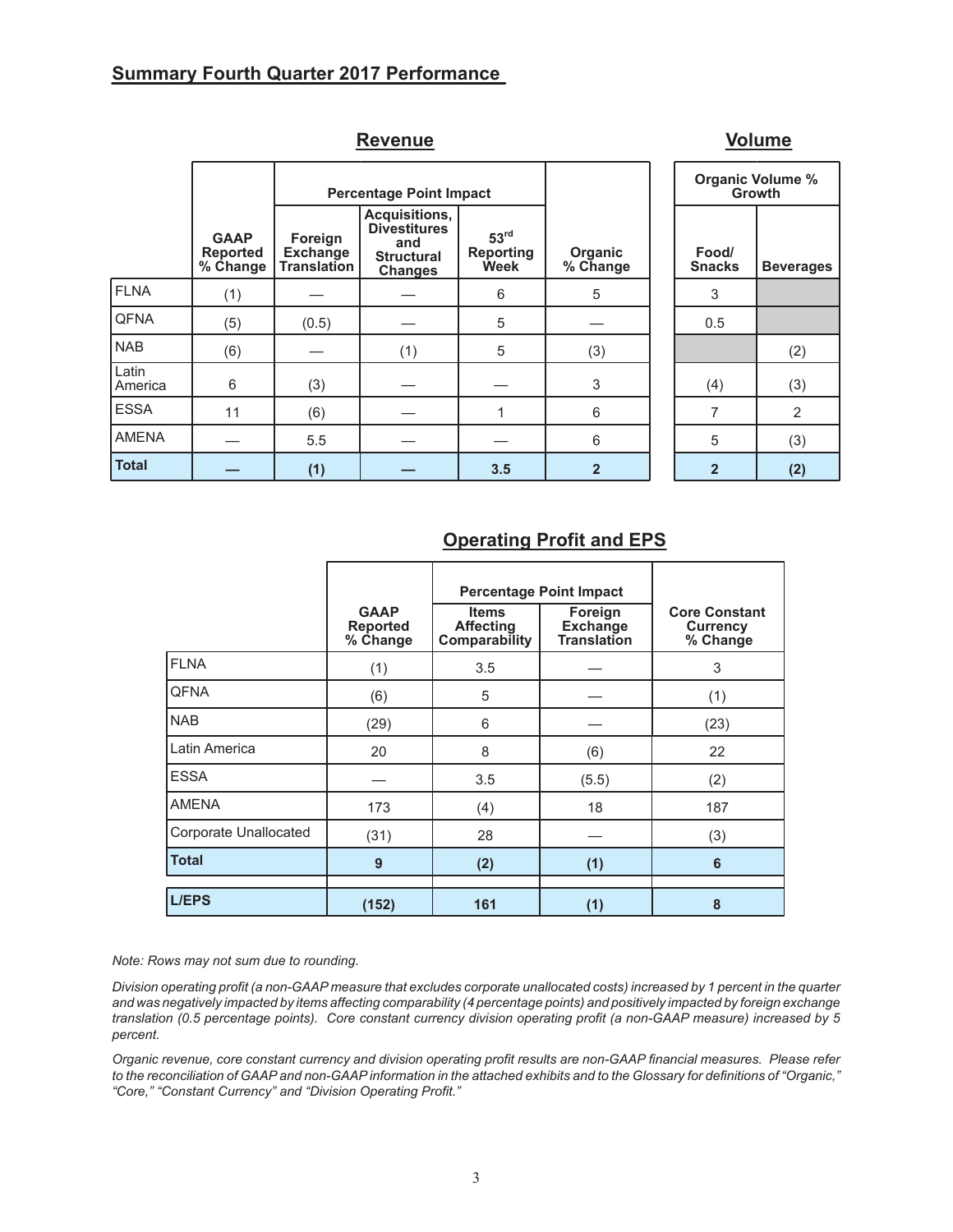## **Summary of Fourth Quarter Financial Performance:**

- Reported fourth quarter 2017 and 2016 results were impacted by:
	- A provisional net tax expense of \$2.5 billion associated with the enactment of the TCJ Act in the fourth quarter of 2017. Included in the net tax expense is a provisional mandatory one-time transition tax of approximately \$4.0 billion on undistributed international earnings, partially offset by a provisional benefit of \$1.5 billion resulting from the required remeasurement of our deferred tax assets and liabilities to the new, lower U.S. corporate income tax rate;
	- Restructuring charges of \$226 million which include an expansion and extension of the multi-year productivity plan we publicly announced in 2014, compared to \$54 million in the prior-year period;
	- Commodity mark-to-market impacts;
	- A 2016 charge resulting from the redemption of certain senior notes in accordance with the "make-whole" redemption provisions (debt redemption charge);
	- A 2016 pension-related settlement charge; and
	- A 53 $^{\text{rd}}$  reporting week and the reinvestment of the corresponding operating profit benefit in certain productivity and growth initiatives (incremental investments) in 2016.
	- See A-6 to A-8 for further details on the above items.
- Reported net revenue was even with the prior year. Organic revenue, which excludes the impacts of foreign exchange translation, structural changes and the  $53<sup>rd</sup>$  reporting week in the prior year, grew 2.3 percent.
- Reported gross margin contracted 65 basis points and core gross margin contracted 50 basis points. Reported operating margin expanded 110 basis points and core operating margin expanded 90 basis points.
- Reported operating profit increased 9 percent and core constant currency operating profit increased 6 percent. Items impacting reported operating profit included a pension-related settlement charge in the prior year, which contributed 14 percentage points to reported operating profit growth, partially offset by higher restructuring charges and commodity markto-market impacts which reduced reported operating profit growth by 10 percentage points and 2 percentage points, respectively. In addition, a gain from the refranchising of our bottling operations in Jordan (Jordan refranchising gain) contributed 6 percentage points. The benefit from the  $53<sup>rd</sup>$  reporting week in the prior-year period was offset by incremental investments. Foreign currency translation increased reported operating profit growth by 1 percentage point.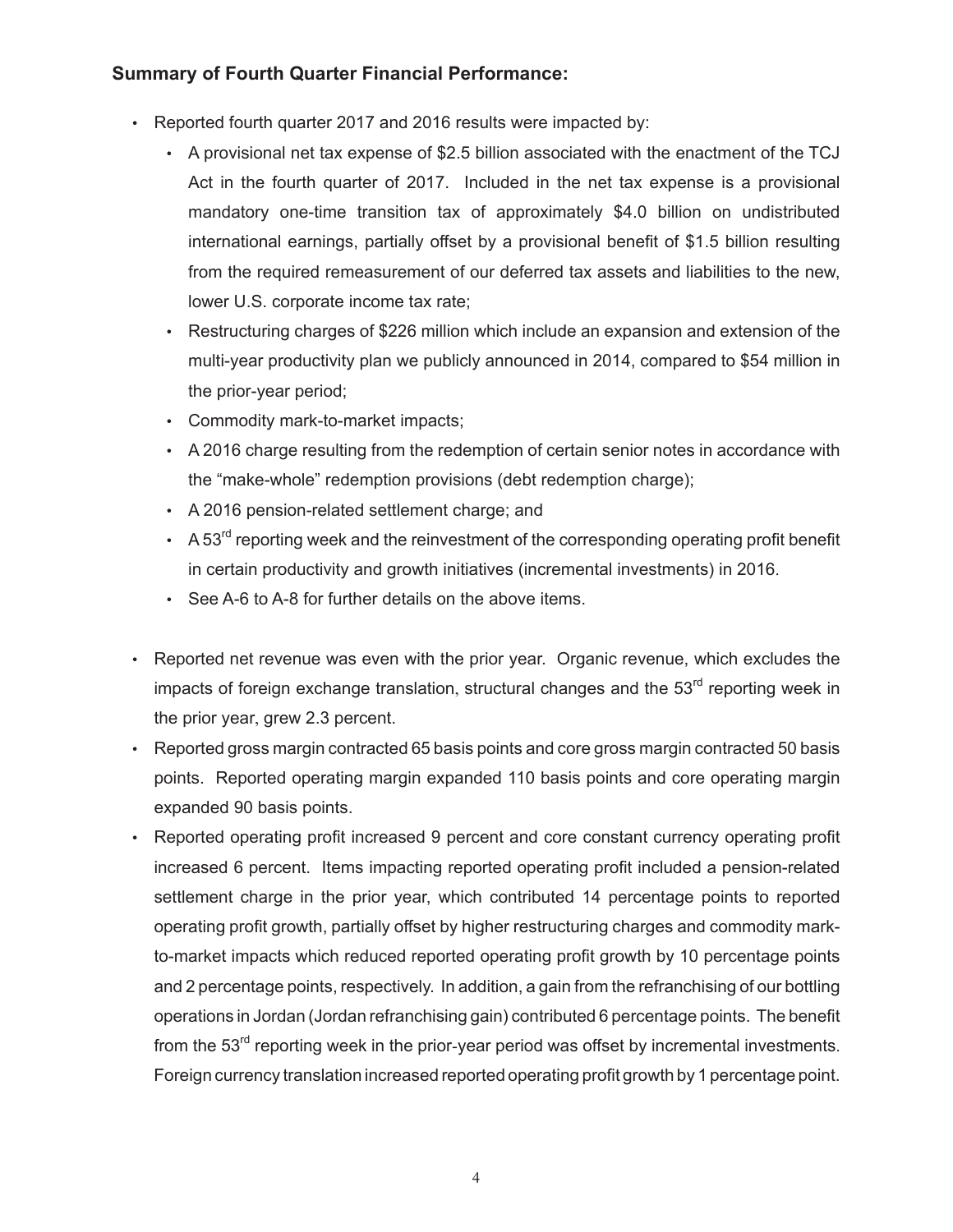- The reported effective tax rate was 129.8 percent in the fourth quarter of 2017 and 22.7 percent in the fourth quarter of 2016. The fourth quarter 2017 reported tax rate reflects the impact of the provisional net tax expense of \$2.5 billion as a result of the TCJ Act. The core effective tax rate was 25.0 percent in the fourth quarter of 2017 and 24.0 percent in the fourth quarter of 2016.
- Reported loss per share was \$0.50, a decrease of 152 percent, primarily reflecting the impact of the \$2.5 billion provisional net tax expense (\$1.73 per share) as a result of the TCJ Act. Foreign exchange translation positively impacted EPS by 1 percentage point.
- Core EPS was \$1.31, an increase of 9 percent. Excluding the impact of foreign exchange translation, core constant currency EPS increased 8 percent (see schedule A-10 for a reconciliation to reported LPS, the comparable GAAP measure).
- Net cash provided by operating activities was \$3.9 billion.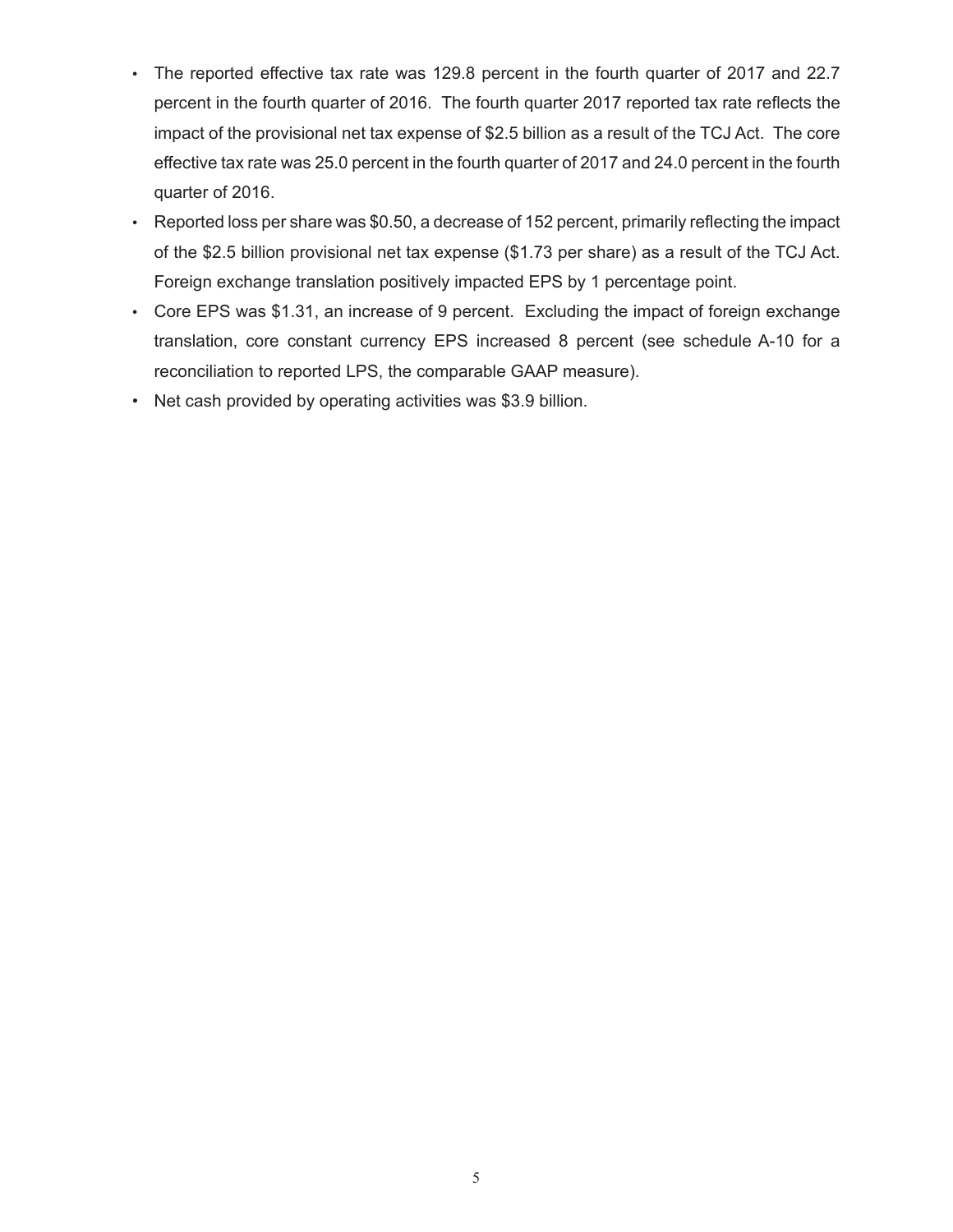# **Discussion of Fourth Quarter Division Results:**

In addition to the reported net revenue performance as set out in the tables on pages 3 and A-9, reported operating results were driven by the following:

# **Frito-Lay North America (FLNA)**

Negatively impacted by the  $53<sup>rd</sup>$  reporting week in the prior year, operating cost inflation, restructuring charges and higher raw material costs. These impacts were partially offset by productivity gains and prior-year incremental investments.

# **Quaker Foods North America (QFNA)**

Negatively impacted by the  $53<sup>rd</sup>$  reporting week in the prior year, operating cost inflation and restructuring charges. These impacts were partially offset by productivity gains, prior-year incremental investments and lower advertising and marketing expenses.

# **North America Beverages (NAB)**

Negatively impacted by higher raw material costs, operating cost inflation, restructuring charges, the 53rd reporting week in the prior year and hurricane-related costs. These impacts were partially offset by productivity gains, prior-year incremental investments and lower advertising and marketing expenses.

# **Latin America**

Positively impacted by productivity gains and prior-year incremental investments, partially offset by operating cost inflation, higher raw material costs and restructuring charges.

# **Europe Sub-Saharan Africa (ESSA)**

Negatively impacted by operating cost inflation, higher advertising and marketing expenses, higher raw material costs and restructuring charges, offset by productivity gains.

# **Asia, Middle East and North Africa (AMENA)**

Positively impacted by the Jordan refranchising gain, productivity gains and a gain on an asset sale in India. These impacts were partially offset by higher raw material costs (in local currency terms, driven by a weak Egyptian pound), operating cost inflation and unfavorable foreign exchange translation.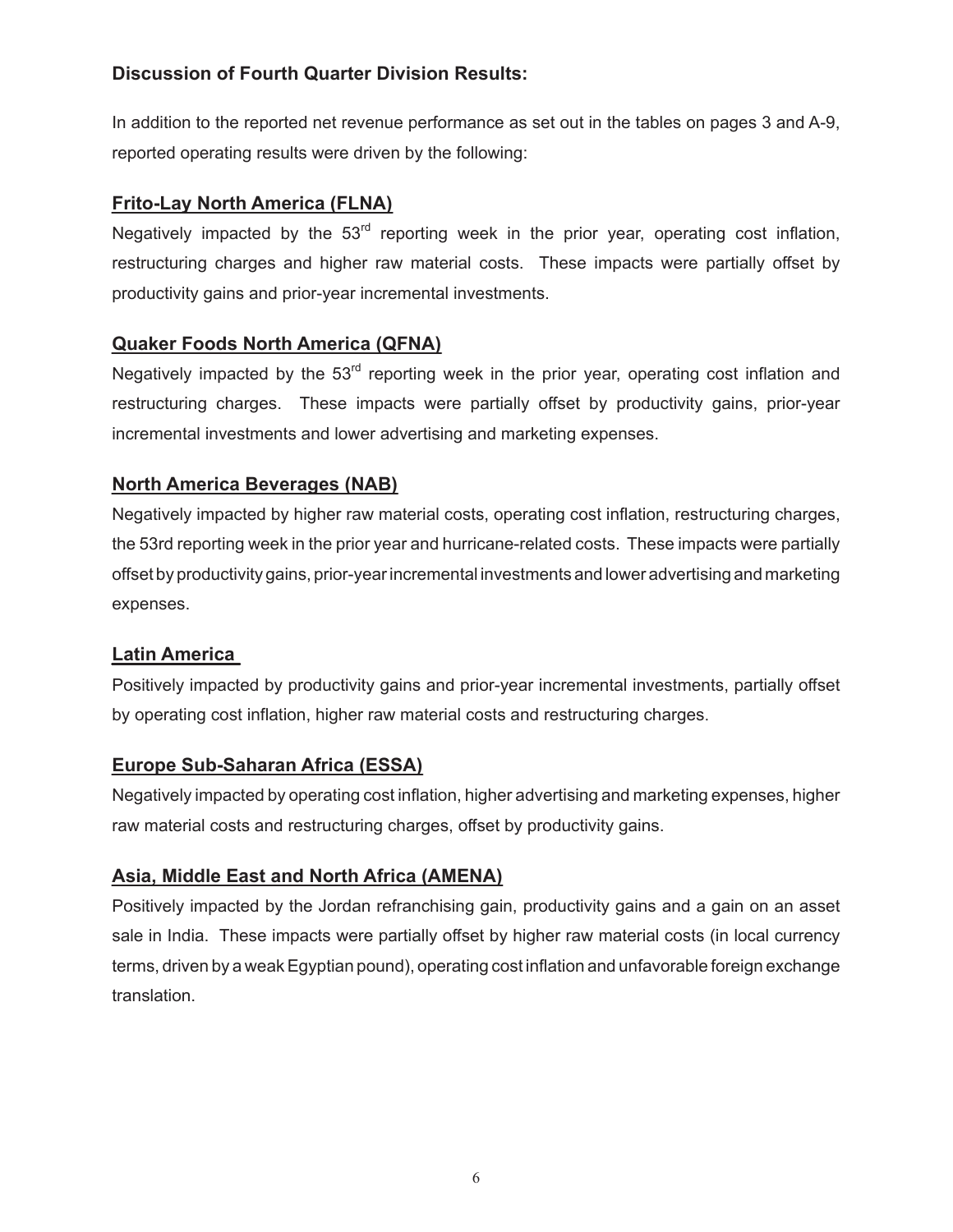## **Summary Full-Year 2017 Performance**

|                  |                                            |                                                  | <u></u>                                                                            |                        |                     |                                          | <u>.</u>         |
|------------------|--------------------------------------------|--------------------------------------------------|------------------------------------------------------------------------------------|------------------------|---------------------|------------------------------------------|------------------|
|                  |                                            |                                                  | <b>Percentage Point Impact</b>                                                     |                        |                     | <b>Organic Volume %</b><br><b>Growth</b> |                  |
|                  | <b>GAAP</b><br><b>Reported</b><br>% Change | Foreign<br><b>Exchange</b><br><b>Translation</b> | Acquisitions,<br><b>Divestitures</b><br>and<br><b>Structural</b><br><b>Changes</b> | 53rd Reporting<br>Week | Organic<br>% Change | <b>Snacks</b>                            | <b>Beverages</b> |
| <b>FLNA</b>      | 2                                          |                                                  |                                                                                    | 2                      | 3                   |                                          |                  |
| <b>QFNA</b>      | (2)                                        |                                                  |                                                                                    | 2                      | (1)                 |                                          |                  |
| <b>NAB</b>       | (2)                                        |                                                  | (1)                                                                                |                        | (2)                 |                                          | (2)              |
| Latin<br>America | 6                                          | (1)                                              | 0.5                                                                                |                        | 5                   | (1.5)                                    | (2)              |
| <b>ESSA</b>      | 8                                          | (3)                                              |                                                                                    |                        | 6                   | 5.5                                      |                  |
| <b>AMENA</b>     | (5)                                        | 10                                               |                                                                                    |                        | 5                   | 5                                        | (1)              |
| <b>Total</b>     | $\overline{1}$                             |                                                  |                                                                                    |                        | $\overline{2}$      | $\overline{2}$                           | (1)              |

# **Revenue Volume**

# **Operating Profit and EPS**

|                       |                                            | <b>Percentage Point Impact</b>                    |                                                  |                                                     |
|-----------------------|--------------------------------------------|---------------------------------------------------|--------------------------------------------------|-----------------------------------------------------|
|                       | <b>GAAP</b><br><b>Reported</b><br>% Change | <b>Items</b><br><b>Affecting</b><br>Comparability | Foreign<br><b>Exchange</b><br><b>Translation</b> | <b>Core Constant</b><br><b>Currency</b><br>% Change |
| <b>FLNA</b>           | 3.5                                        |                                                   |                                                  | 4.5                                                 |
| <b>QFNA</b>           | (2)                                        | 1.5                                               |                                                  |                                                     |
| <b>NAB</b>            | (9)                                        |                                                   |                                                  | (8)                                                 |
| Latin America         | 2                                          | $\overline{4}$                                    | 1                                                | $\overline{7}$                                      |
| <b>ESSA</b>           | 22                                         | (2)                                               |                                                  | 20                                                  |
| <b>AMENA</b>          | 73                                         | (67)                                              | 8                                                | 15                                                  |
| Corporate Unallocated | (9)                                        | 4                                                 |                                                  | (5)                                                 |
| <b>Total</b>          | 7                                          | (4)                                               | 1                                                | 5                                                   |
| <b>L/EPS</b>          | (23)                                       | 30                                                | 1                                                | 9                                                   |

*Note: Rows may not sum due to rounding*

*Division operating profit (a non-GAAP measure that excludes corporate unallocated costs) increased by 6 percent in the year and was positively impacted by items affecting comparability (3 percentage points) and negatively impacted by foreign exchange translation (1 percentage point). Core constant currency division operating profit (a non-GAAP measure) increased by 4 percent.*

*Organic revenue, core constant currency results and division operating profit are non-GAAP financial measures. Please refer to the reconciliation of GAAP and non-GAAP information in the attached exhibits and to the Glossary for definitions of "Organic," "Core," "Constant Currency" and "Division Operating Profit."*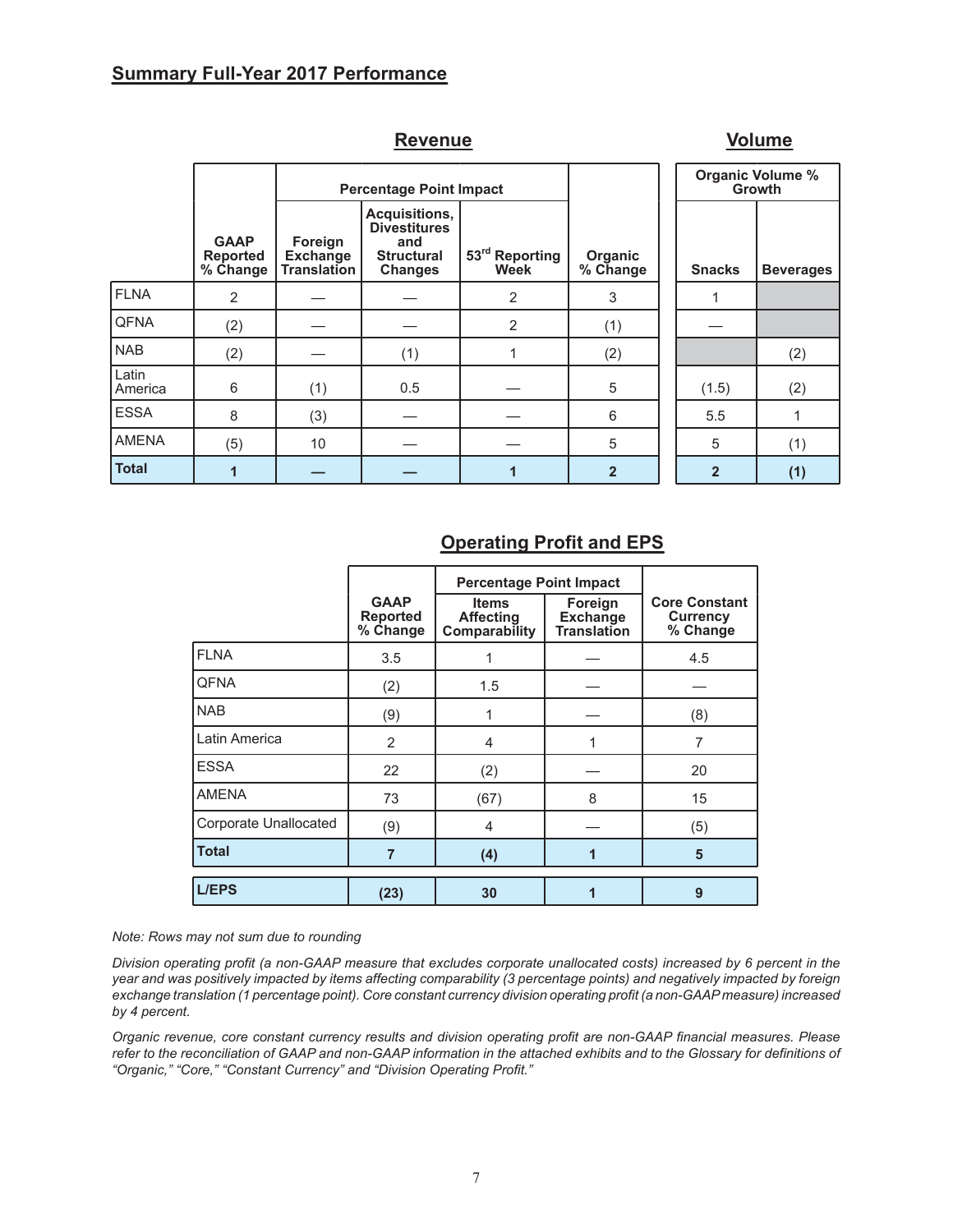## **Summary of Full-Year 2017 Financial Performance:**

- Reported full-year 2017 and 2016 results were impacted by:
	- A provisional net tax expense of \$2.5 billion associated with the enactment of the TCJ Act;
	- Restructuring charges of \$295 million which include an expansion and extension of the multi-year productivity plan we publicly announced in 2014, compared to \$160 million in 2016;
	- Commodity mark-to-market impacts;
	- A 2016 debt redemption charge;
	- A 2016 pension-related settlement charge;
	- A  $53<sup>rd</sup>$  reporting week and related incremental investments in 2016; and
	- A prior-year impairment charge to reduce the holding value of our 5% indirect equity interest in Tingyi-Asahi Beverages Holding Co. Ltd. to its estimated fair value (charge related to the transaction with Tingyi).
	- See A-6 to A-8 for further details on the above items.
- Reported net revenue increased 1.2 percent. Organic revenue, which excludes the impacts of foreign exchange translation, structural changes and the  $53<sup>rd</sup>$  reporting week in the prior year, grew 2.3 percent.
- Reported gross margin contracted 40 basis points and core gross margin contracted 30 basis points. Reported operating margin expanded 95 basis points and core operating margin expanded 45 basis points. Reported operating margin expansion reflects the impacts of the prior-year charge related to the transaction with Tingyi and the pension-related settlement charge. Reported and core operating margin expansions reflect the Jordan refranchising gain in the fourth quarter and a gain associated with the sale of our minority stake in Britvic plc (Britvic gain) in the second quarter of 2017.
- Reported operating profit increased 7 percent and core constant currency operating profit increased 5 percent. The impacts of the charge related to the transaction with Tingyi and a pension-related settlement charge, both in the prior year, contributed 4 percentage points and 3 percentage points, respectively, to reported operating profit growth. Higher commodity mark-to-market impacts and restructuring charges reduced reported operating growth by 2 percentage points and 1.5 percentage points, respectively. Unfavorable foreign exchange translation reduced reported operating profit growth by 1 percentage point.
- The reported effective tax rate was 48.9 percent in 2017 and 25.4 percent in 2016. The reported 2017 tax rate reflects the impact of the provisional net tax expense of \$2.5 billion as result of the TCJ Act. The reported 2016 tax rate was negatively impacted by the charge related to the transaction with Tingyi, which had no corresponding tax benefit. The core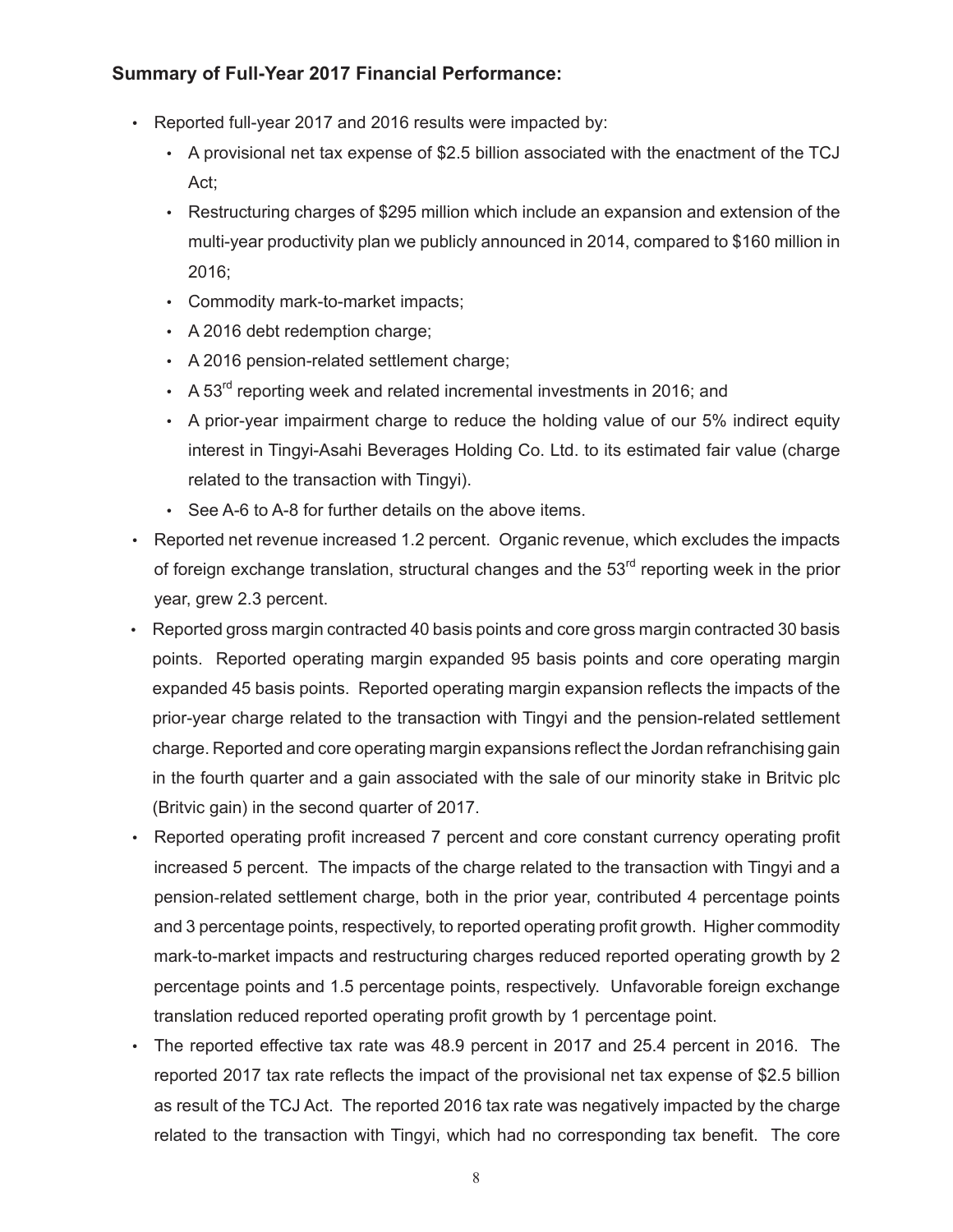effective tax rate was 23.3 percent in 2017 and 24.5 percent in 2016. Both the 2017 reported and core tax rates reflect the positive impact of a change in the accounting for certain aspects of share-based payments to employees.

- Reported EPS was \$3.38, a 23 percent decrease from the prior year, primarily reflecting the \$2.5 billion provisional net tax expense as a result of the TCJ Act in 2017 and partially offset by the prior-year charge related to the transaction with Tingyi, a pension-related settlement charge and the debt redemption charge. Foreign exchange translation reduced reported EPS growth by 1 percentage point.
- Core EPS was \$5.23, an increase of 8 percent. Excluding the impact of foreign exchange translation, core constant currency EPS increased 9 percent (see schedule A-10 for a reconciliation to reported EPS, the comparable GAAP measure).
- Net cash provided by operating activities was \$10 billion. Free cash flow (excluding certain items) was \$7.3 billion.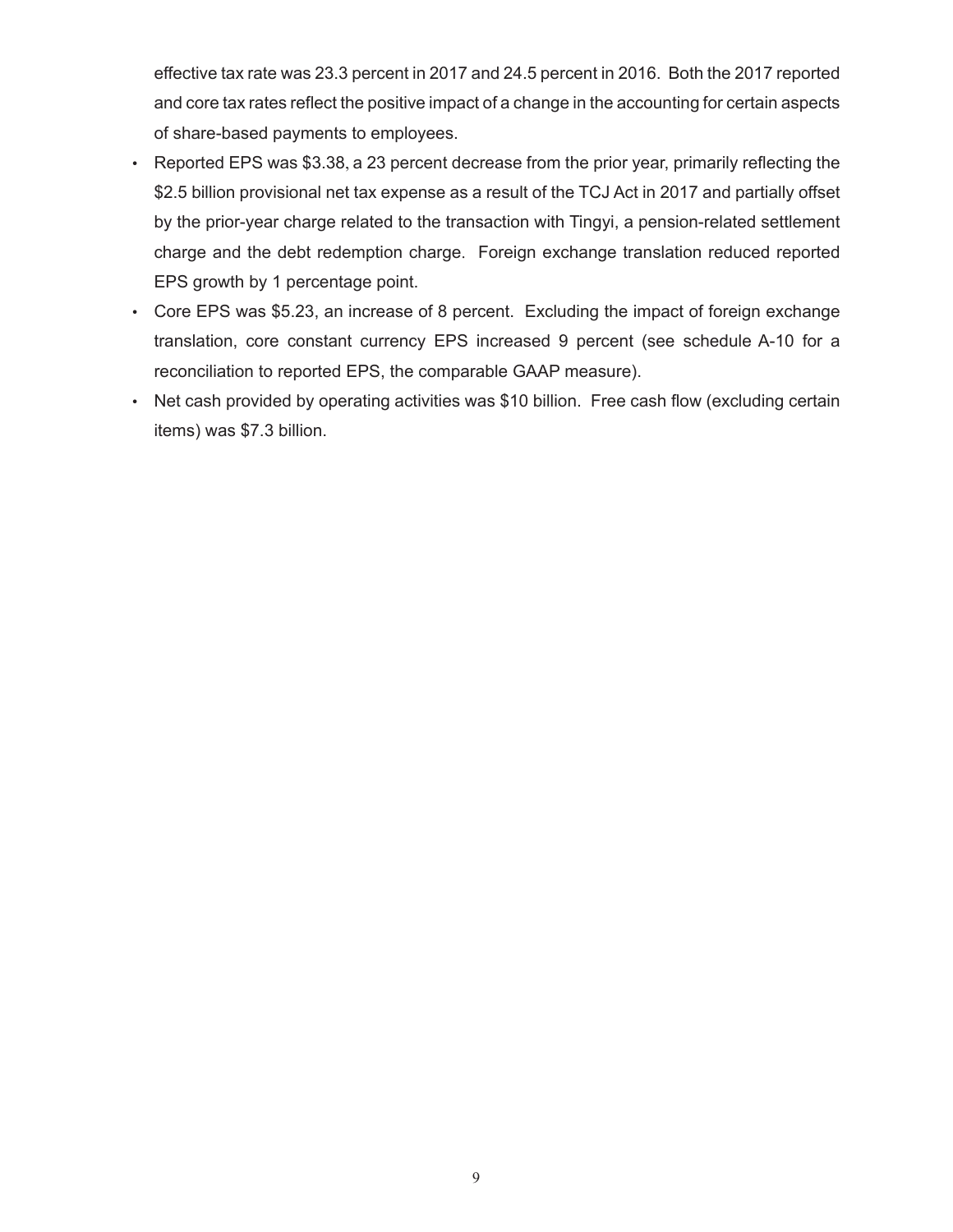# **Discussion of Full-Year 2017 Division Results:**

In addition to the reported net revenue performance as set out in the tables on pages 7 and A-9, reported operating results were driven by the following:

# **Frito-Lay North America (FLNA)**

Positively impacted by productivity gains and prior-year incremental investments, partially offset by operating cost inflation, higher raw material costs and the 53<sup>rd</sup> reporting week in the prior year.

# **Quaker Foods North America (QFNA)**

Negatively impacted by operating cost inflation, the  $53<sup>rd</sup>$  reporting week in the prior year and restructuring charges. These impacts were partially offset by productivity gains, lower advertising and marketing expenses and prior-year incremental investments.

## **North America Beverages (NAB)**

Negatively impacted by operating cost inflation, higher raw material costs, the 53rd reporting week in the prior year and hurricane-related costs. These impacts were partially offset by productivity gains, lower advertising and marketing expenses, prior-year incremental investments and a gain associated with the sale of an asset.

## **Latin America**

Positively impacted by productivity gains, partially offset by operating cost inflation, higher raw material costs and restructuring charges.

# **Europe Sub-Saharan Africa (ESSA)**

Positively impacted by productivity gains and the Britvic gain, partially offset by operating cost inflation, higher advertising and marketing expenses and higher raw material costs.

# **Asia, Middle East and North Africa (AMENA)**

Positively impacted by the prior-year charge related to the transaction with Tingyi, productivity gains and the Jordan refranchising gain. These impacts were partially offset by operating cost inflation, higher raw material costs (in local currency terms, driven by a weak Egyptian pound) and unfavorable foreign exchange translation.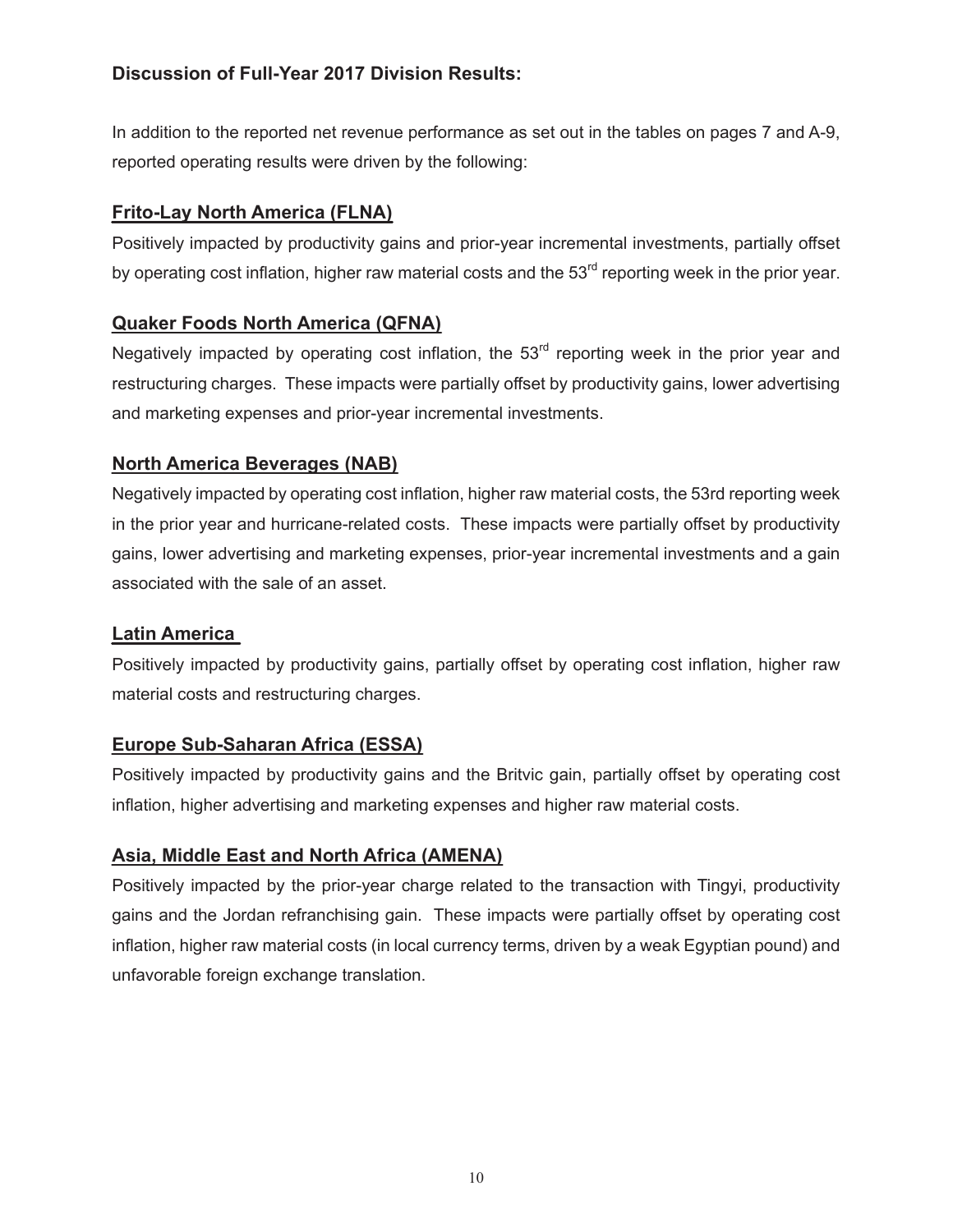## **2018 Guidance and Outlook**

The Company provides guidance on a non-GAAP basis as the Company cannot predict certain elements which are included in reported GAAP results, including the impact of foreign exchange translation and commodity mark-to-market impacts.

For 2018, the Company expects:

- Full-year organic revenue growth to be at least in line with the 2017 growth rate.
- Based on current market consensus rates, foreign exchange translation to have a neutral impact on revenue and earnings per share.
- A core effective tax rate in the "low 20s," reflecting benefits of the TCJ Act.
- The benefit of the TCJ Act to be substantially reinvested in initiatives to benefit the Company's U.S.-based front line workforce and to otherwise increase the Company's capabilities.
- Core earnings per share of \$5.70, a 9 percent increase compared to 2017 core earnings per share of \$5.23.
- Approximately \$9 billion in cash from operating activities and free cash flow of approximately \$6 billion, which assumes net capital spending of approximately \$3.6 billion and a discretionary pension contribution of \$1.4 billion.
- Total cash returns to shareholders of approximately \$7 billion.

The Company today announced a 15 percent increase in its annualized dividend per share to \$3.71 from \$3.22 per share, effective with the dividend expected to be paid in June 2018. This represents the Company's  $46<sup>th</sup>$  consecutive annual dividend per share increase. Total dividends to shareholders are expected to be approximately \$5 billion and share repurchases are expected to be approximately \$2 billion.

The Company also announced a new share repurchase program providing for the repurchase of up to \$15 billion of PepsiCo common stock commencing on July 1, 2018 and expiring on June 30, 2021. This will replace the \$12 billion repurchase program which commenced on July 1, 2015 and expires on June 30, 2018.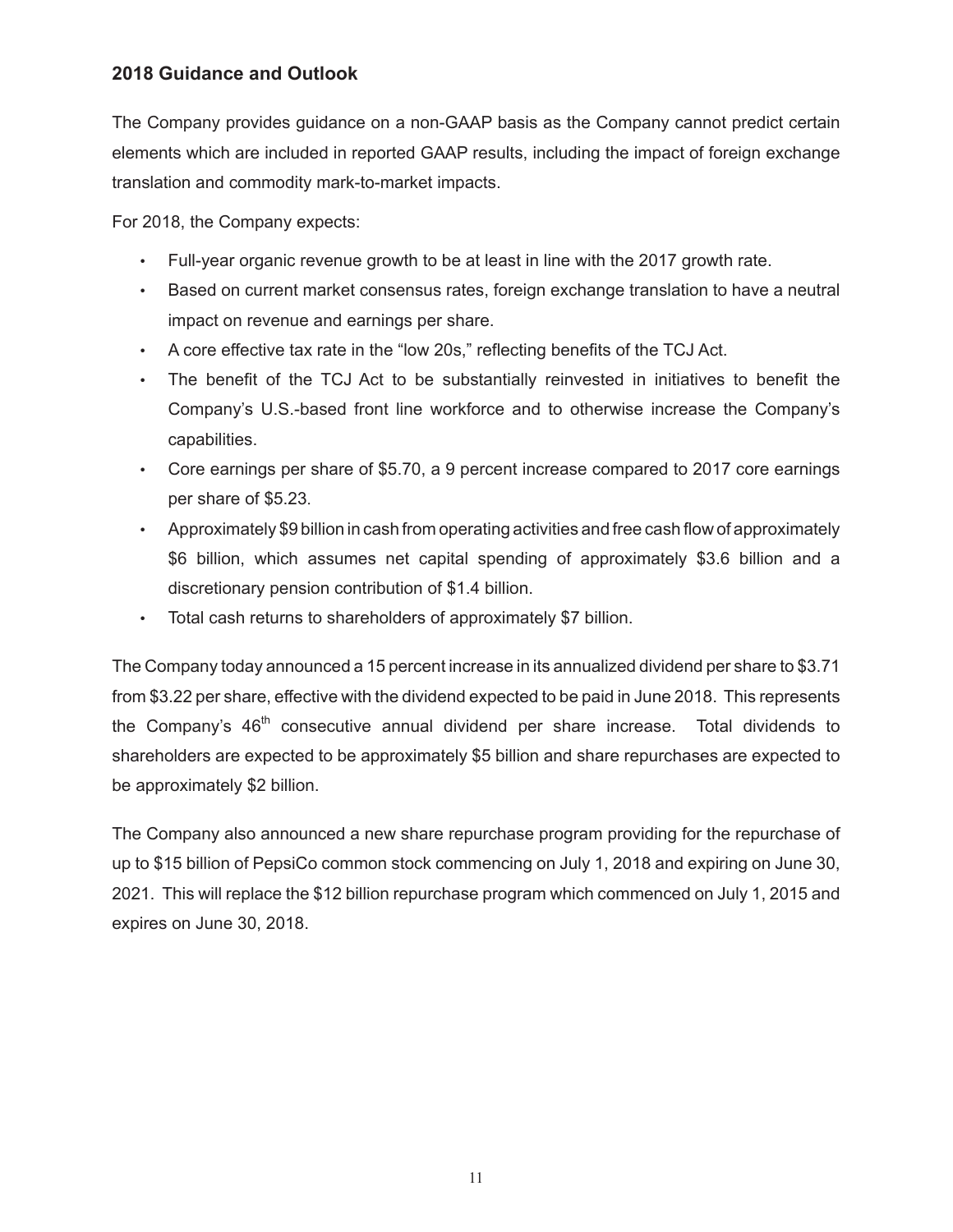## **Conference Call:**

At 7:45 a.m. (Eastern time) today, the Company will host a conference call with investors and financial analysts to discuss fourth quarter and full-year 2017 results and the outlook for 2018. Further details will be accessible on the Company's website at www.pepsico.com/investors.

Contacts: Investors **Media** Jamie Caulfield **Carrie Ratner** Carrie Ratner Investor Relations **Communications** 914-253-3035 914-253-3817 jamie.caulfield@pepsico.com carrie.ratner@pepsico.com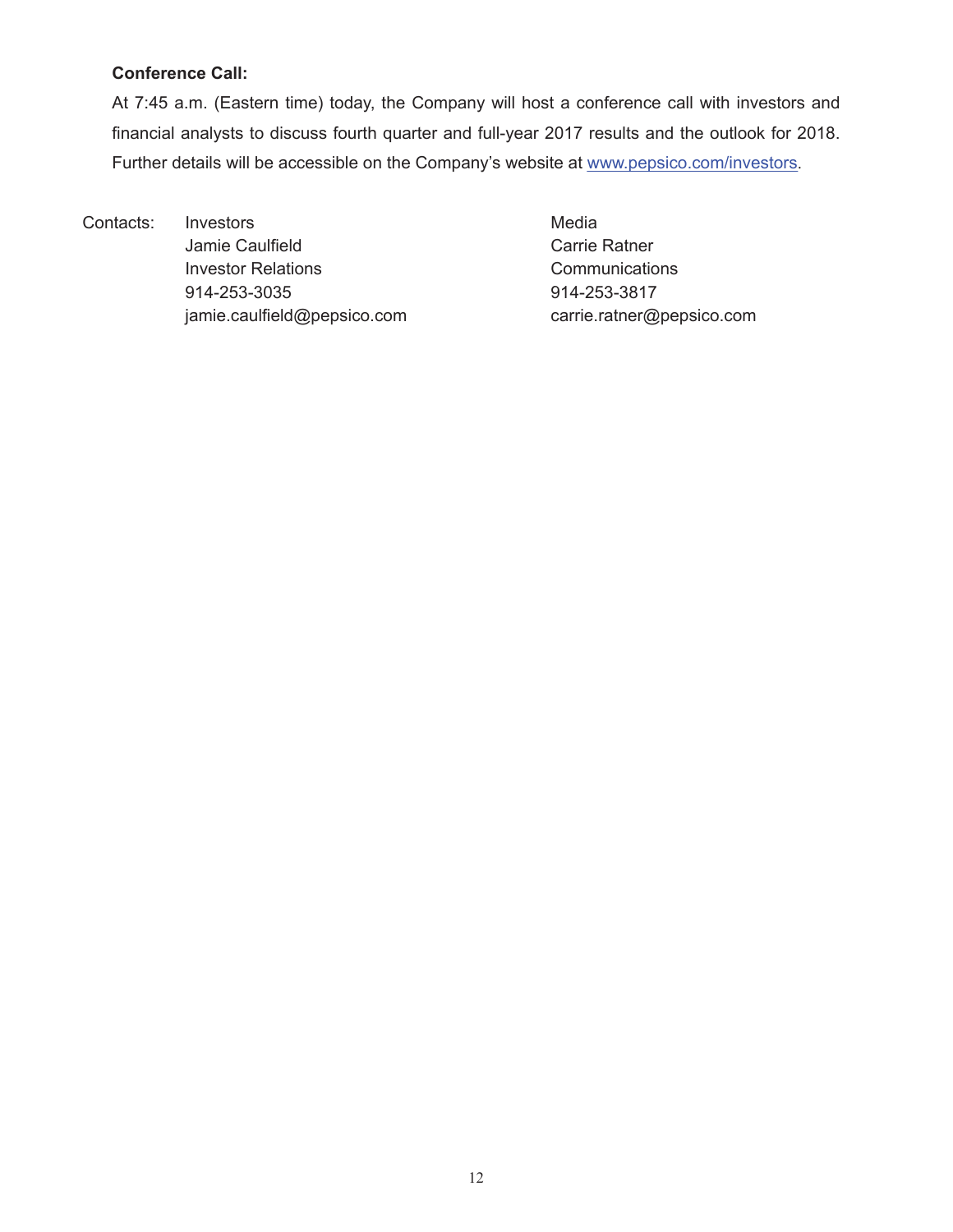## **PepsiCo, Inc. and Subsidiaries Consolidated Statement of Income (in millions except per share amounts; unaudited, except year-ended 12/31/2016 amounts)**

|                                                               | <b>Ouarter Ended</b> |                        |              |            |              |               | Year Ended |             |            |                |  |
|---------------------------------------------------------------|----------------------|------------------------|--------------|------------|--------------|---------------|------------|-------------|------------|----------------|--|
|                                                               |                      | 12/30/2017             |              | 12/31/2016 | Change       |               | 12/30/2017 |             | 12/31/2016 | Change         |  |
| <b>Net Revenue</b>                                            | $\mathcal{S}$        | 19,526                 | $\mathbf{s}$ | 19,515     | $-$ %        | $\mathcal{S}$ | 63,525     | $\mathbf S$ | 62,799     | $1\frac{9}{6}$ |  |
| Cost of sales                                                 |                      | 9,077                  |              | 8,944      | $1.5\%$      |               | 28,785     |             | 28,209     | $2\%$          |  |
| Gross profit                                                  |                      | 10,449                 |              | 10,571     | (1)%         |               | 34,740     |             | 34,590     | $-$ %          |  |
| Selling, general and administrative expenses                  |                      | 7,856                  |              | 8,190      | (4)%         |               | 24,231     |             | 24,805     | $(2)\%$        |  |
| <b>Operating Profit</b>                                       |                      | 2,593                  |              | 2,381      | $9\%$        |               | 10,509     |             | 9,785      | $7\%$          |  |
| Interest expense                                              |                      | (365)                  |              | (594)      | (39)%        |               | (1, 151)   |             | (1, 342)   | $(14)\%$       |  |
| Interest income and other                                     |                      | 103                    |              | 44         | 133 %        |               | 244        |             | 110        | 122 %          |  |
| Income before income taxes                                    |                      | 2,331                  |              | 1,831      | 27 %         |               | 9,602      |             | 8,553      | $12\%$         |  |
| Provision for income taxes                                    |                      | $3,026$ <sup>(a)</sup> |              | 414        | 629 %        |               | 4,694 (a)  |             | 2,174      | $116\%$        |  |
| Net (loss)/income                                             |                      | (695)                  |              | 1,417      | (149)%       |               | 4,908      |             | 6,379      | (23)%          |  |
| Less: Net income attributable to noncontrolling<br>interests  |                      | 15                     |              | 16         | $(6)\%$      |               | 51         |             | 50         | $2.5\%$        |  |
| Net (Loss)/Income Attributable to PepsiCo                     | <sup>\$</sup>        | (710)                  | \$           | 1,401      | (151)%       | <sup>S</sup>  | 4,857      | \$          | 6,329      | (23)%          |  |
|                                                               |                      |                        |              |            |              |               |            |             |            |                |  |
| Diluted                                                       |                      |                        |              |            |              |               |            |             |            |                |  |
| Net (Loss)/Income Attributable to PepsiCo per<br>Common Share | $\mathbb{S}$         | (0.50)                 | $\mathbb{S}$ | 0.97       | $(152)\%$ \$ |               | 3.38       | $\mathbf S$ | 4.36       | $(23)\%$       |  |
| Weighted-average common shares outstanding                    |                      | 1,421                  |              | 1,444      |              |               | 1,438      |             | 1,452      |                |  |
|                                                               |                      |                        |              |            |              |               |            |             |            |                |  |
| Cash dividends declared per common share                      | \$                   | 0.805                  | \$           | 0.7525     |              | \$            | 3.1675     | \$          | 2.96       |                |  |

(a) Includes the provisional impact of the TCJ Act enacted in 2017. See A-7 for additional information.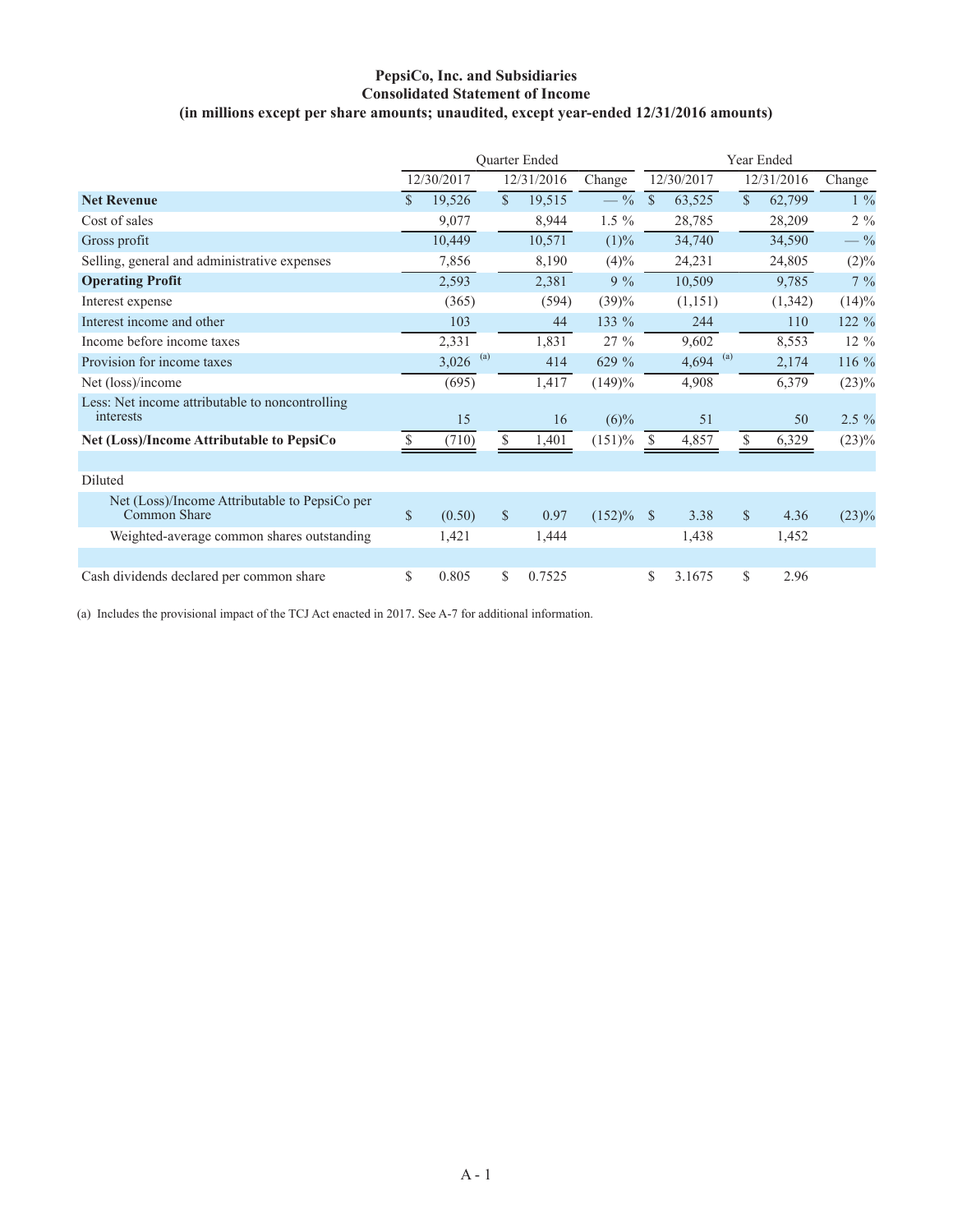## **PepsiCo, Inc. and Subsidiaries Supplemental Financial Information (in millions; unaudited, except year-ended 12/31/2016 amounts)**

|                                    | <b>Ouarter Ended</b> |            |               |            |         |     | Year Ended |               |            |          |  |
|------------------------------------|----------------------|------------|---------------|------------|---------|-----|------------|---------------|------------|----------|--|
|                                    |                      | 12/30/2017 |               | 12/31/2016 | Change  |     | 12/30/2017 |               | 12/31/2016 | Change   |  |
| Net Revenue                        |                      |            |               |            |         |     |            |               |            |          |  |
| Frito-Lay North America            | \$                   | 4,829      | S             | 4,891      | (1)%    | \$  | 15,798     | S.            | 15,549     | $2\%$    |  |
| Quaker Foods North America         |                      | 774        |               | 815        | $(5)\%$ |     | 2,503      |               | 2,564      | (2)%     |  |
| North America Beverages            |                      | 5,902      |               | 6,288      | $(6)\%$ |     | 20,936     |               | 21,312     | $(2)\%$  |  |
| Latin America                      |                      | 2,435      |               | 2,299      | $6\%$   |     | 7,208      |               | 6,820      | $6\%$    |  |
| Europe Sub-Saharan Africa          |                      | 3,695      |               | 3,333      | $11\%$  |     | 11,050     |               | 10,216     | $8\%$    |  |
| Asia, Middle East and North Africa |                      | 1,891      |               | 1,889      | $-$ %   |     | 6,030      |               | 6,338      | (5)%     |  |
| <b>Total Net Revenue</b>           |                      | 19,526     | <sup>S</sup>  | 19,515     | $-$ %   | S.  | 63,525     | S.            | 62,799     | $1\%$    |  |
|                                    |                      |            |               |            |         |     |            |               |            |          |  |
| <b>Operating Profit</b>            |                      |            |               |            |         |     |            |               |            |          |  |
| Frito-Lay North America            | $\mathcal{S}$        | 1,402      | $\mathcal{S}$ | 1,410      | (1)%    | \$. | 4,823      | <sup>\$</sup> | 4,659      | $3.5 \%$ |  |
| Quaker Foods North America         |                      | 186        |               | 197        | $(6)\%$ |     | 642        |               | 653        | $(2)\%$  |  |
| North America Beverages            |                      | 491        |               | 689        | (29)%   |     | 2,707      |               | 2,959      | (9)%     |  |
| Latin America                      |                      | 267        |               | 223        | 20 %    |     | 908        |               | 887        | $2\%$    |  |
| Europe Sub-Saharan Africa          |                      | 315        |               | 316        | $-$ %   |     | 1,354      |               | 1,108      | 22 %     |  |
| Asia, Middle East and North Africa |                      | 328        |               | 120        | 173 %   |     | 1,073      |               | 619        | 73 %     |  |
| Corporate Unallocated              |                      | (396)      |               | (574)      | (31)%   |     | (998)      |               | (1,100)    | (9)%     |  |
| <b>Total Operating Profit</b>      |                      | 2,593      |               | 2,381      | $9\%$   | S   | 10,509     |               | 9,785      | $7\%$    |  |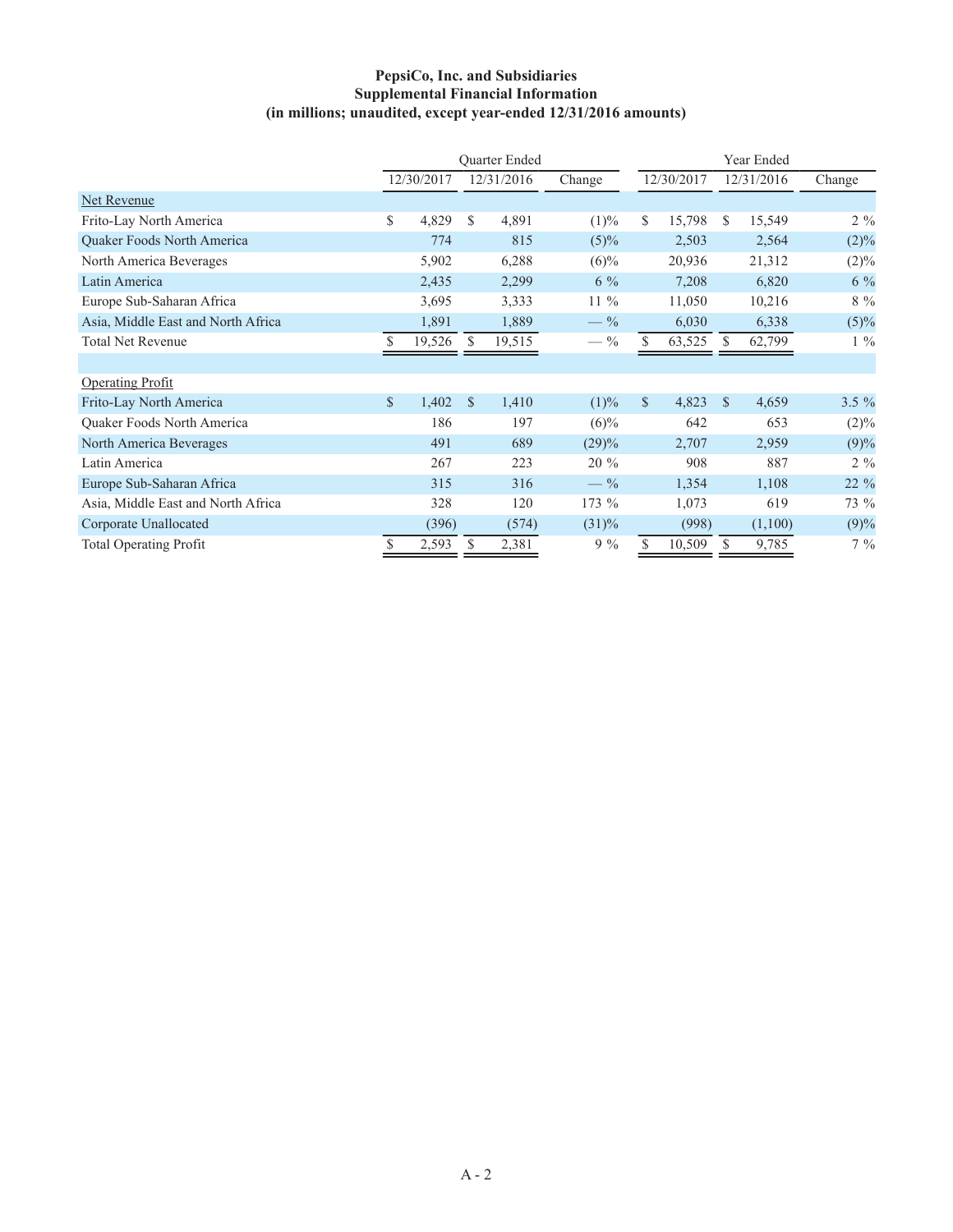## **PepsiCo, Inc. and Subsidiaries Consolidated Statement of Cash Flows (in millions)**

|                                                                                               |              | Year Ended<br>12/30/2017 |              | 12/31/2016 |
|-----------------------------------------------------------------------------------------------|--------------|--------------------------|--------------|------------|
|                                                                                               |              | (unaudited)              |              |            |
| <b>Operating Activities</b>                                                                   |              |                          |              |            |
| Net income                                                                                    | $\mathbb{S}$ | 4,908                    | \$           | 6,379      |
| Depreciation and amortization                                                                 |              | 2,369                    |              | 2,368      |
| Share-based compensation expense                                                              |              | 292                      |              | 284        |
| Restructuring and impairment charges                                                          |              | 295                      |              | 160        |
| Cash payments for restructuring charges                                                       |              | (113)                    |              | (125)      |
| Charge related to the transaction with Tingyi (Cayman Islands) Holding Corp. (Tingyi)         |              |                          |              | 373        |
| Pension and retiree medical plan expenses                                                     |              | 221                      |              | 501        |
| Pension and retiree medical plan contributions                                                |              | (220)                    |              | (695)      |
| Deferred income taxes and other tax charges and credits                                       |              | 619                      |              | 452        |
| Provisional net tax expense related to the TCJ Act                                            |              | 2,451                    |              |            |
| Change in assets and liabilities:                                                             |              |                          |              |            |
| Accounts and notes receivable                                                                 |              | (202)                    |              | (349)      |
| Inventories                                                                                   |              | (168)                    |              | (75)       |
| Prepaid expenses and other current assets                                                     |              | 20                       |              | 10         |
| Accounts payable and other current liabilities                                                |              | 201                      |              | 997        |
| Income taxes payable                                                                          |              | (338)                    |              | 329        |
| Other, net                                                                                    |              | (341)                    |              | 64         |
| <b>Net Cash Provided by Operating Activities</b>                                              |              | 9,994                    |              | 10,673     |
|                                                                                               |              |                          |              |            |
| <b>Investing Activities</b>                                                                   |              |                          |              |            |
| Capital spending                                                                              |              | (2,969)                  |              | (3,040)    |
| Sales of property, plant and equipment                                                        |              | 180                      |              | 99         |
| Acquisitions and investments in noncontrolled affiliates                                      |              | (61)                     |              | (212)      |
| Divestitures                                                                                  |              | 267                      |              | 85         |
| Short-term investments, by original maturity:                                                 |              |                          |              |            |
| More than three months - purchases                                                            |              | (18, 385)                |              | (12, 504)  |
| More than three months - maturities                                                           |              | 15,744                   |              | 8,399      |
| More than three months - sales                                                                |              | 790                      |              |            |
| Three months or less, net                                                                     |              | 2                        |              | 16         |
| Other investing, net                                                                          |              | 29                       |              | 9          |
| <b>Net Cash Used for Investing Activities</b>                                                 |              | (4, 403)                 |              | (7, 148)   |
|                                                                                               |              |                          |              |            |
| <b>Financing Activities</b>                                                                   |              |                          |              |            |
| Proceeds from issuances of long-term debt                                                     |              | 7,509                    |              | 7,818      |
| Payments of long-term debt                                                                    |              | (4, 406)                 |              | (3,105)    |
| Debt redemptions                                                                              |              |                          |              | (2,504)    |
| Short-term borrowings, by original maturity:                                                  |              |                          |              |            |
| More than three months - proceeds                                                             |              | 91                       |              | 59         |
| More than three months - payments                                                             |              | (128)                    |              | (27)       |
| Three months or less, net                                                                     |              | (1,016)                  |              | 1,505      |
| Cash dividends paid                                                                           |              | (4, 472)                 |              | (4,227)    |
| Share repurchases - common                                                                    |              | (2,000)                  |              | (3,000)    |
| Share repurchases - preferred                                                                 |              | (5)                      |              | (7)        |
| Proceeds from exercises of stock options                                                      |              | 462                      |              | 465        |
| Withholding tax payments on Restricted Stock Units (RSUs), Performance Stock Units (PSUs) and |              |                          |              |            |
| PepsiCo Equity Performance Units (PEPunits) converted                                         |              | (145)                    |              | (130)      |
| Other financing                                                                               |              | (76)                     |              | (58)       |
| <b>Net Cash Used for Financing Activities</b>                                                 |              | (4,186)                  |              | (3,211)    |
| Effect of exchange rate changes on cash and cash equivalents                                  |              | 47                       |              | (252)      |
| Net Increase in Cash and Cash Equivalents                                                     |              | 1,452                    |              | 62         |
| Cash and Cash Equivalents, Beginning of Year                                                  |              | 9,158                    |              | 9,096      |
| Cash and Cash Equivalents, End of Year                                                        |              |                          |              |            |
|                                                                                               | \$           | 10,610                   | $\mathbb{S}$ | 9,158      |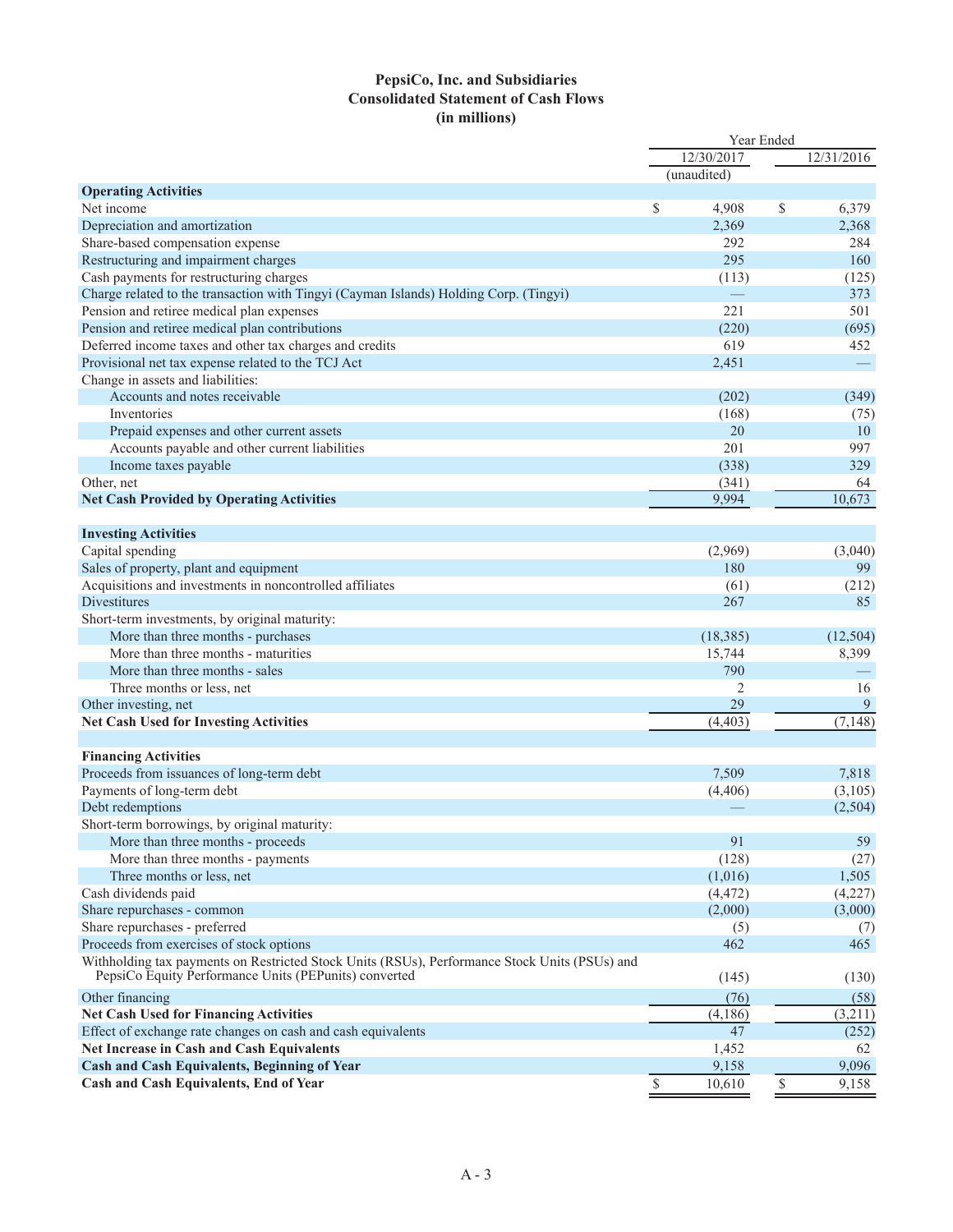## **PepsiCo, Inc. and Subsidiaries Consolidated Balance Sheet (in millions except per share amounts)**

|                                                                                                                                                                       |               | 12/30/2017  |                      | 12/31/2016 |
|-----------------------------------------------------------------------------------------------------------------------------------------------------------------------|---------------|-------------|----------------------|------------|
|                                                                                                                                                                       |               | (unaudited) |                      |            |
| <b>ASSETS</b>                                                                                                                                                         |               |             |                      |            |
| <b>Current Assets</b>                                                                                                                                                 |               |             |                      |            |
| Cash and cash equivalents                                                                                                                                             | \$            | 10,610      | $\mathcal{S}$        | 9,158      |
| Short-term investments                                                                                                                                                |               | 8,900       |                      | 6,967      |
| Accounts and notes receivable, net                                                                                                                                    |               | 7,024       |                      | 6,694      |
| Inventories;                                                                                                                                                          |               |             |                      |            |
| Raw materials and packaging                                                                                                                                           |               | 1,344       |                      | 1,315      |
| Work-in-process                                                                                                                                                       |               | 167         |                      | 150        |
| Finished goods                                                                                                                                                        |               | 1,436       |                      | 1,258      |
|                                                                                                                                                                       |               | 2,947       |                      | 2,723      |
| Prepaid expenses and other current assets                                                                                                                             |               | 1,546       |                      | 908        |
| <b>Total Current Assets</b>                                                                                                                                           |               | 31,027      |                      | 26,450     |
| Property, plant and equipment, net                                                                                                                                    |               | 17,240      |                      | 16,591     |
| Amortizable intangible assets, net                                                                                                                                    |               | 1,268       |                      | 1,237      |
| Goodwill                                                                                                                                                              |               | 14,744      |                      | 14,430     |
| Other nonamortizable intangible assets                                                                                                                                |               | 12,570      |                      | 12,196     |
| <b>Nonamortizable Intangible Assets</b>                                                                                                                               |               | 27,314      |                      | 26,626     |
| <b>Investments in Noncontrolled Affiliates</b>                                                                                                                        |               | 2,042       |                      | 1,950      |
| <b>Other Assets</b>                                                                                                                                                   |               | 913         |                      | 636        |
| <b>Total Assets</b>                                                                                                                                                   | \$            | 79,804      | $\mathbb{S}$         | 73,490     |
|                                                                                                                                                                       |               |             |                      |            |
| <b>LIABILITIES AND EQUITY</b>                                                                                                                                         |               |             |                      |            |
| <b>Current Liabilities</b>                                                                                                                                            |               |             |                      |            |
| Short-term debt obligations                                                                                                                                           | \$            | 5,485       | \$                   | 6,892      |
| Accounts payable and other current liabilities                                                                                                                        |               | 15,017      |                      | 14,243     |
| <b>Total Current Liabilities</b>                                                                                                                                      |               | 20,502      |                      | 21,135     |
| <b>Long-term Debt Obligations</b>                                                                                                                                     |               | 33,796      |                      | 30,053     |
| <b>Other Liabilities</b>                                                                                                                                              |               | 11,283      |                      | 6,669      |
| <b>Deferred Income Taxes</b>                                                                                                                                          |               | 3,242       |                      | 4,434      |
| <b>Total Liabilities</b>                                                                                                                                              |               | 68,823      |                      | 62,291     |
|                                                                                                                                                                       |               |             |                      |            |
| Commitments and Contingencies                                                                                                                                         |               |             |                      |            |
|                                                                                                                                                                       |               |             |                      |            |
| Preferred Stock, no par value                                                                                                                                         |               | 41          |                      | 41         |
| <b>Repurchased Preferred Stock</b>                                                                                                                                    |               | (197)       |                      | (192)      |
| PepsiCo Common Shareholders' Equity                                                                                                                                   |               |             |                      |            |
| Common stock, par value $1^2/\chi$ per share (authorized 3,600 shares, issued, net of repurchased<br>common stock at par value: 1,420 and 1,428 shares, respectively) |               | 24          |                      | 24         |
| Capital in excess of par value                                                                                                                                        |               | 3,996       |                      | 4,091      |
| Retained earnings                                                                                                                                                     |               | 52,839      |                      | 52,518     |
| Accumulated other comprehensive loss                                                                                                                                  |               | (13,057)    |                      | (13,919)   |
| Repurchased common stock, in excess of par value (446 and 438 shares, respectively)                                                                                   |               | (32, 757)   |                      | (31, 468)  |
| <b>Total PepsiCo Common Shareholders' Equity</b>                                                                                                                      |               | 11,045      |                      | 11,246     |
| Noncontrolling interests                                                                                                                                              |               | 92          |                      | 104        |
| <b>Total Equity</b>                                                                                                                                                   |               | 10,981      |                      | 11,199     |
| <b>Total Liabilities and Equity</b>                                                                                                                                   | $\mathcal{S}$ | 79,804      | $\sqrt{\frac{1}{2}}$ | 73,490     |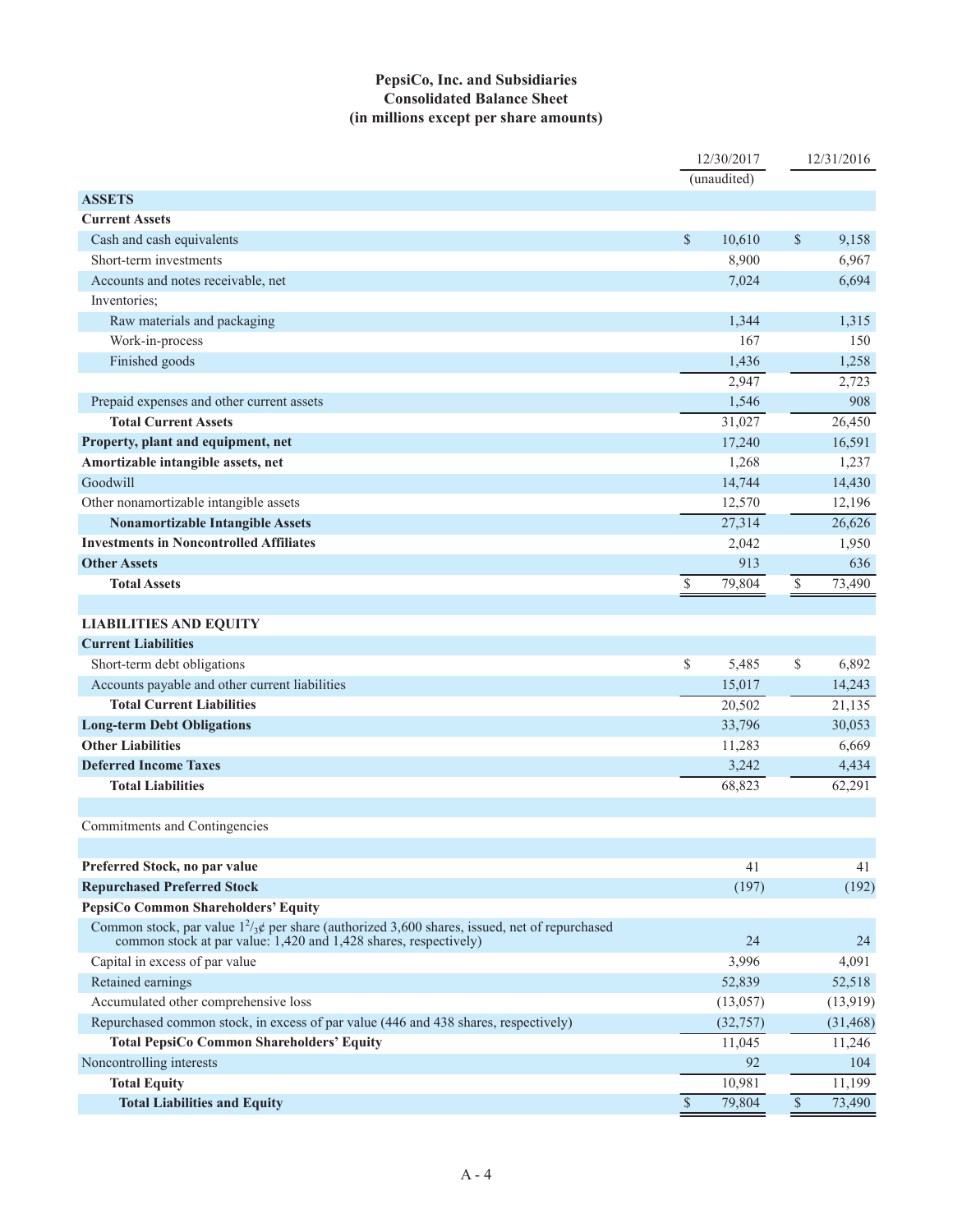## **PepsiCo, Inc. and Subsidiaries Supplemental Share-Based Compensation Data (in millions except dollar amounts, unaudited)**

|                                                                     | Quarter Ended |                |              | Year Ended |               |            |               |            |  |
|---------------------------------------------------------------------|---------------|----------------|--------------|------------|---------------|------------|---------------|------------|--|
|                                                                     |               | 12/30/2017     |              | 12/31/2016 |               | 12/30/2017 |               | 12/31/2016 |  |
| Beginning Net Shares Outstanding                                    |               | 1,423          |              | 1,436      |               | 1,428      |               | 1,448      |  |
| Options Exercised, RSUs, PSUs and PEPunits Converted                |               | $\overline{2}$ |              |            |               | 10         |               | 9          |  |
| <b>Shares Repurchased</b>                                           |               | (5)            |              | (8)        |               | (18)       |               | (29)       |  |
| <b>Ending Net Shares Outstanding</b>                                |               | 1,420          |              | 1,428      |               | 1,420      |               | 1,428      |  |
|                                                                     |               |                |              |            |               |            |               |            |  |
| Weighted Average Basic                                              |               | 1,421          |              | 1,431      |               | 1,425      |               | 1,439      |  |
| <b>Dilutive Securities:</b>                                         |               |                |              |            |               |            |               |            |  |
| Options                                                             |               |                |              | 6          |               | 7          |               | 7          |  |
| RSUs, PSUs, PEPunits and Other                                      |               |                |              | 6          |               | 5          |               | 5          |  |
| <b>ESOP Convertible Preferred Stock</b>                             |               |                |              | 1          |               | 1          |               | 1          |  |
| Weighted Average Diluted                                            |               | 1,421          |              | 1,444      |               | 1,438      |               | 1,452      |  |
|                                                                     |               |                |              |            |               |            |               |            |  |
| Average Share Price for the Period                                  | $\mathcal{S}$ | 114.03         | \$           | 105.15     | S             | 112.93     | \$            | 103.59     |  |
| Growth versus Prior Year                                            |               | 8%             |              | 7%         |               | 9%         |               | 7%         |  |
|                                                                     |               |                |              |            |               |            |               |            |  |
| <b>Options Outstanding</b>                                          |               | 19             |              | 25         |               | 21         |               | 27         |  |
| Options in the Money                                                |               | 19             |              | 25         |               | 20         |               | 26         |  |
| Dilutive Shares from Options                                        |               |                |              | 6          |               | 7          |               | 7          |  |
| Dilutive Shares from Options as a % of Options in the Money         |               | $-$ %          |              | 26%        |               | 35%        |               | 26%        |  |
|                                                                     |               |                |              |            |               |            |               |            |  |
| Average Exercise Price of Options in the Money                      | $\mathcal{S}$ | 74.05          | $\mathbb{S}$ | 69.46      | $\mathcal{S}$ | 72.84      | $\mathcal{S}$ | 68.51      |  |
|                                                                     |               |                |              |            |               |            |               |            |  |
| RSUs, PSUs, PEPunits and Other Outstanding                          |               | 8              |              | 9          |               | 8          |               | 9          |  |
| Dilutive Shares from RSUs, PSUs, PEPunits and Other                 |               |                |              | 6          |               | 5          |               | 5          |  |
|                                                                     |               |                |              |            |               |            |               |            |  |
| Weighted-Average Grant-Date Fair Value of RSUs and PSUs Outstanding | \$            | 102.30         | \$           | 91.81      | S             | 102.05     | \$            | 91.55      |  |
| Weighted-Average Grant-Date Fair Value of PEPunits Outstanding      | \$            | 68.94          | $\mathbf S$  | 59.86      | $\mathcal{S}$ | 68.94      | $\mathbf S$   | 59.88      |  |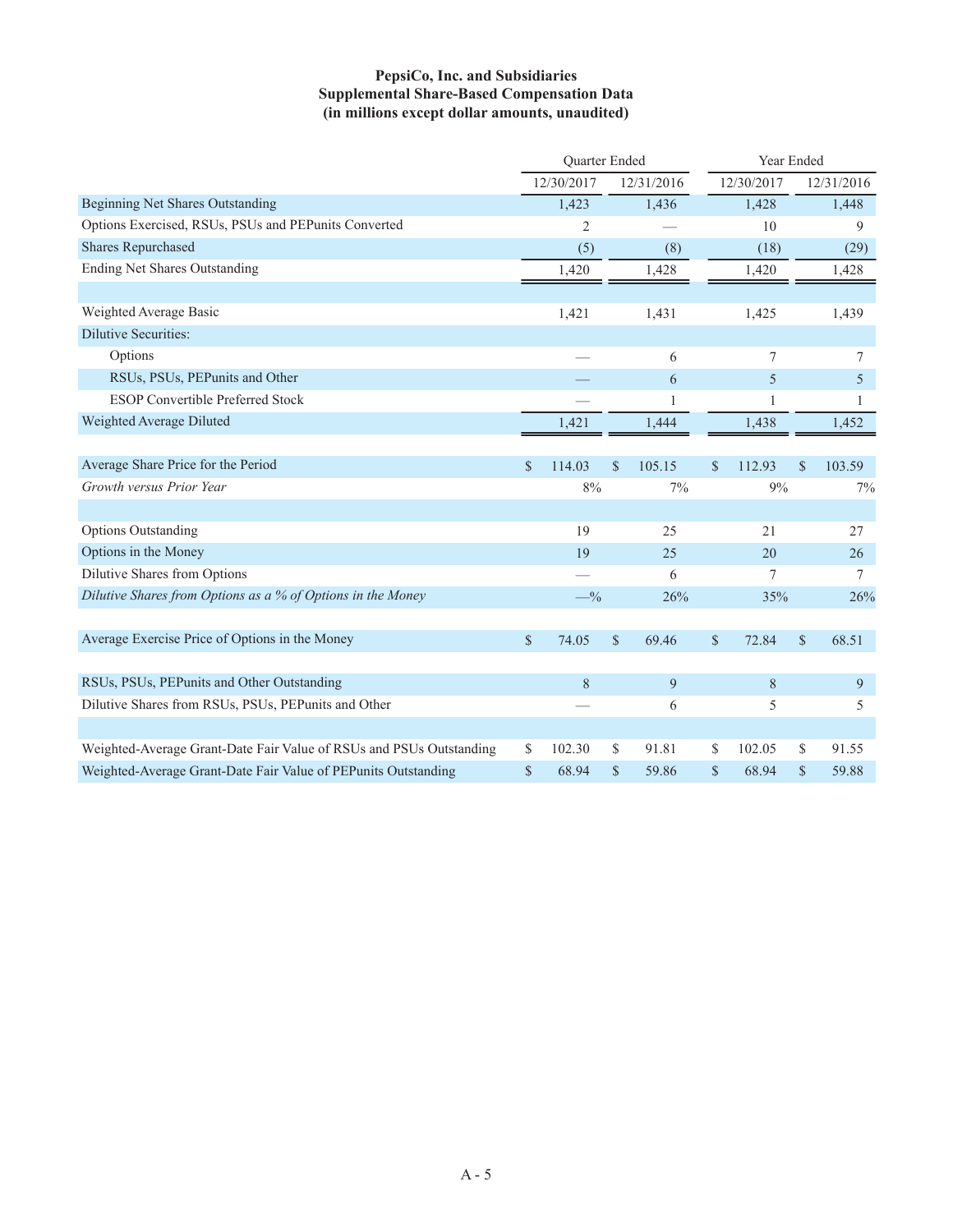#### **Non-GAAP Measures**

In discussing financial results and guidance, the Company refers to the following measures which are not in accordance with U.S. Generally Accepted Accounting Principles (GAAP): division operating profit, core results, core constant currency results, free cash flow, free cash flow excluding certain items, and organic results. We use these non-GAAP financial measures internally to make operating and strategic decisions, including the preparation of our annual operating plan, evaluation of our overall business performance and as a factor in determining compensation for certain employees. We believe presenting non-GAAP financial measures provides additional information to facilitate comparison of our historical operating results and trends in our underlying operating results, and provides additional transparency on how we evaluate our business. We also believe presenting these measures allows investors to view our performance using the same measures that we use in evaluating our financial and business performance and trends.

We consider quantitative and qualitative factors in assessing whether to adjust for the impact of items that may be significant or that could affect an understanding of our ongoing financial and business performance or trends. Examples of items for which we may make adjustments include: amounts related to mark-to-market gains or losses (non-cash); charges related to restructuring programs; charges or adjustments related to the enactment of new laws, rules or regulations, such as significant tax law changes; gains or losses associated with mergers, acquisitions, divestitures and other structural changes; debt redemptions; pension and retiree medical related items; amounts related to the resolution of tax positions; asset impairments (non-cash); and remeasurements of net monetary assets. See below for a description of adjustments to our U.S. GAAP financial measures included herein.

Non-GAAP information should be considered as supplemental in nature and is not meant to be considered in isolation or as a substitute for the related financial information prepared in accordance with U.S. GAAP. In addition, our non-GAAP financial measures may not be the same as or comparable to similar non-GAAP measures presented by other companies.

## **Glossary**

We use the following definitions when referring to our non-GAAP financial measures, which may not be the same as or comparable to similar measures presented by other companies:

Acquisitions and divestitures: All mergers and acquisitions activity, including the impact of acquisitions, divestitures and changes in ownership or control in consolidated subsidiaries and nonconsolidated equity investees.

Beverage volume: Volume shipped to retailers and independent distributors from both PepsiCo and our bottlers.

Constant currency: Financial results assuming constant foreign currency exchange rates used for translation based on the rates in effect for the comparable prior-year period. In order to compute our constant currency results, we multiply or divide, as appropriate, our current year U.S. dollar results by the current year average foreign exchange rates and then multiply or divide, as appropriate, those amounts by the prior year average foreign exchange rates.

Core: Core results are non-GAAP financial measures which exclude certain items from our historical results. For the periods presented, core results exclude the following items:

*Commodity mark-to-market net impact:* Change in market value for commodity derivatives that we purchase to mitigate the volatility in costs of energy and raw materials that we consume. The market value is determined based on average prices on national exchanges and recently reported transactions in the marketplace.

In the quarter and year ended December 30, 2017, we recognized \$28 million and \$15 million of mark-to-market net gains, respectively, on commodity derivatives in corporate unallocated expenses. In the quarter and year ended December 31, 2016, we recognized \$60 million and \$167 million of mark-to-market net gains, respectively, on commodity derivatives in corporate unallocated expenses. We centrally manage commodity derivatives on behalf of our divisions. These commodity derivatives include agricultural products, energy and metals. Commodity derivatives that do not qualify for hedge accounting treatment are marked to market each period with the resulting gains and losses recorded in corporate unallocated expenses, as either cost of sales or selling, general and administrative expenses, depending on the underlying commodity. These gains and losses are subsequently reflected in division results when the divisions recognize the cost of the underlying commodity in operating profit.

#### *Restructuring and impairment charges*

## *2014 Multi-Year Productivity Plan*

In the quarter and year ended December 30, 2017, we incurred restructuring charges of \$226 million and \$295 million, respectively, in conjunction with the multi-year productivity plan we publicly announced in 2014 (2014 Productivity Plan). In the quarter and year ended December 31, 2016, we incurred restructuring charges of \$54 million and \$160 million,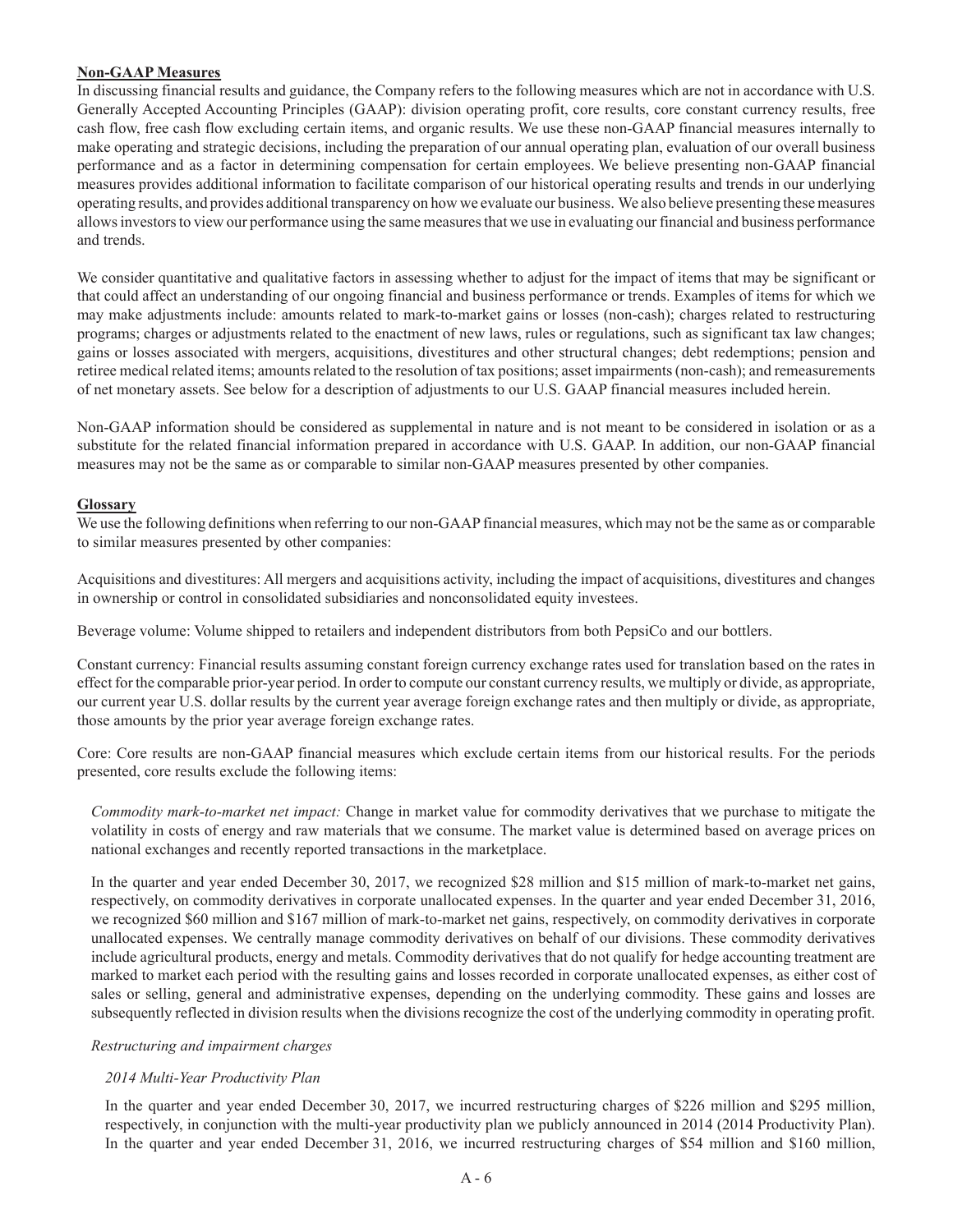respectively, in conjunction with our 2014 Productivity Plan. The 2014 Productivity Plan includes the next generation of productivity initiatives that we believe will strengthen our food, snack and beverage businesses by: accelerating our investment in manufacturing automation; further optimizing our global manufacturing footprint, including closing certain manufacturing facilities; re-engineering our go-to-market systems in developed markets; expanding shared services; and implementing simplified organization structures to drive efficiency. To build on the successful implementation of the 2014 Productivity Plan to date, we expanded and extended the program through the end of 2019 to take advantage of additional opportunities within the initiatives described above to further strengthen our food, snack and beverage businesses.

### *Provisional net tax expense related to the TCJ Act*

During the fourth quarter of 2017, the TCJ Act was enacted in the United States. Among its many provisions, the TCJ Act imposed a mandatory one-time transition tax on undistributed international earnings and reduced the U.S. corporate income tax rate from 35% to 21%. In the quarter and year ended December 30, 2017, we recorded a provisional net tax expense of \$2.5 billion associated with the enactment of the TCJ Act. Included in the net tax expense of \$2.5 billion is a provisional mandatory one-time transition tax of approximately \$4 billion on undistributed international earnings. This mandatory one-time transition tax was partially offset by a provisional \$1.5 billion benefit resulting from the required remeasurement of our deferred tax assets and liabilities to the new, lower U.S. corporate income tax rate.

The changes in the TCJ Act are broad and complex and we continue to examine the impact the TCJ Act may have on our business and financial results.The recorded impact of the TCJ Act is provisional and the final amount may differ from the above estimate, possibly materially, due to, among other things, changes in estimates, interpretations and assumptions we have made, changes in Internal Revenue Service interpretations, the issuance of new guidance, legislative actions, changes in accounting standards or related interpretations in response to the TCJ Act and future actions by states within the United States that have not currently adopted the TCJ Act.

## *Charge related to the transaction with Tingyi*

In the year ended December 31, 2016, we recorded a pre- and after-tax impairment charge of \$373 million to reduce the value of our 5% indirect equity interest in Tingyi-Asahi Beverages Holding Co. Ltd. to its estimated fair value.

## *Charge related to debt redemption*

In the quarter and year ended December 31, 2016, we paid \$2.5 billion to redeem all of our outstanding 7.900% senior notes due 2018 and 5.125% senior notes due 2019 for the principal amounts of \$1.5 billion and \$750 million, respectively, and terminated certain interest rate swaps. As a result, we recorded a pre-tax charge of \$233 million to interest expense, primarily representing the premium paid in accordance with the "make-whole" redemption provisions.

#### *Pension-related settlement charge*

In the quarter and year ended December 31, 2016, we recorded a pre-tax pension settlement charge of \$242 million related to the purchase of a group annuity contract.

Division operating profit: The aggregation of the operating profit for each of our reportable segments, which excludes the impact of corporate unallocated expenses.

Effective net pricing: Reflects the year-over-year impact of discrete pricing actions, sales incentive activities and mix resulting from selling varying products in different package sizes and in different countries.

Free cash flow: Net cash provided by operating activities less capital spending, plus sales of property, plant and equipment. Since net capital spending is essential to our product innovation initiatives and maintaining our operational capabilities, we believe that it is a recurring and necessary use of cash. As such, we believe investors should also consider net capital spending when evaluating our cash from operating activities.

Free cash flow is used by us primarily for financing activities, including debt repayments, dividends and share repurchases. Free cash flow is not a measure of cash available for discretionary expenditures since we have certain non-discretionary obligations such as debt service that are not deducted from the measure.

Free cash flow excluding certain items: Free cash flow, excluding payments related to restructuring charges, discretionary pension and retiree medical contributions, net cash received related to interest rate swaps, the tax impacts associated with each of these items, as applicable, and net cash tax benefit related to debt redemption charge. As free cash flow excluding certain items is an important measure used to monitor our cash flow performance, we believe this non-GAAP measure provides investors additional useful information when evaluating our cash from operating activities. See below for a reconciliation of this non-GAAP financial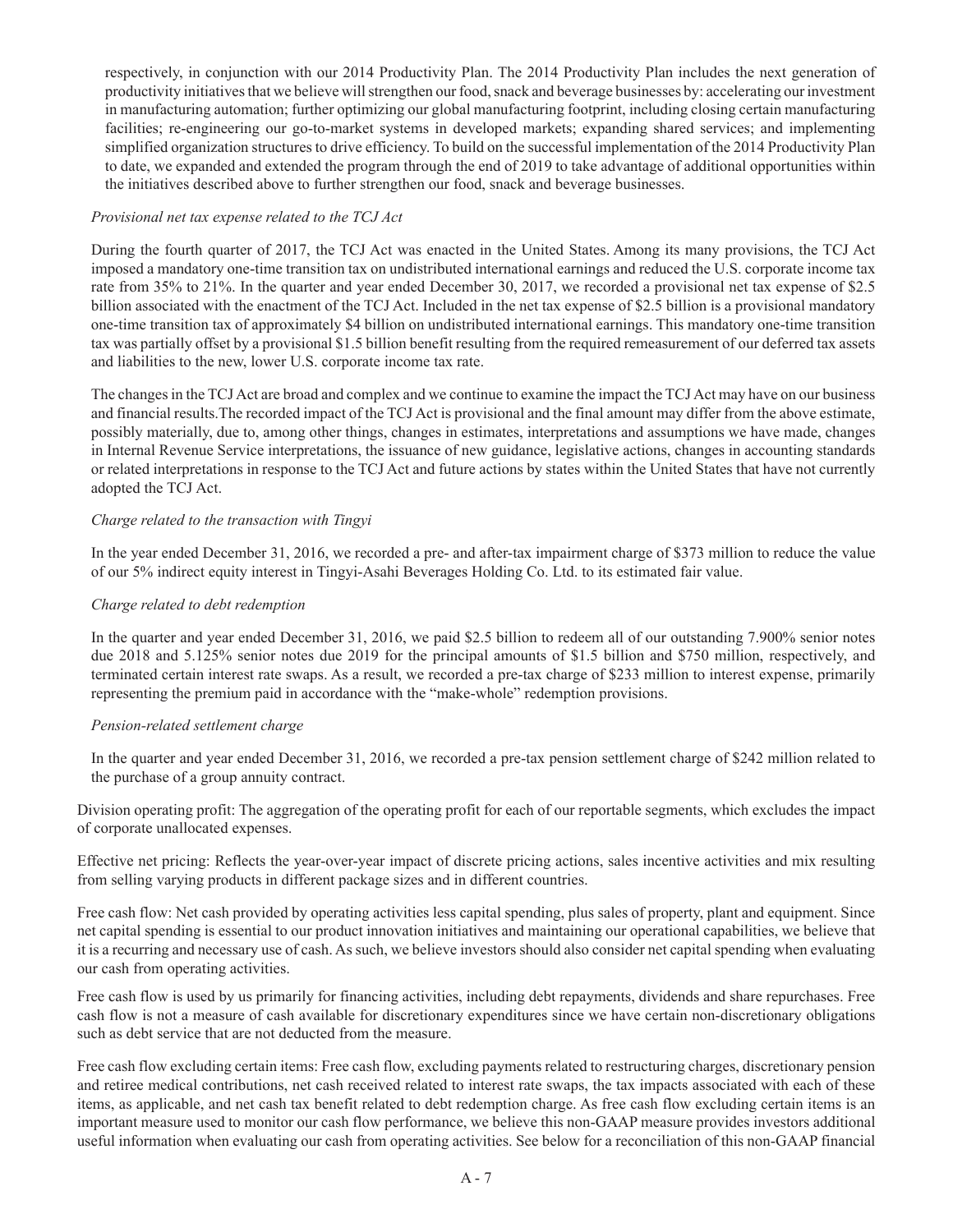measure to the most directly comparable financial measure in accordance with U.S. GAAP (operating cash flow). In future years, we expect this measure to exclude payments related to the provisional mandatory transition tax liability of approximately \$4 billion, which we currently expect to be paid over the period 2019 to 2026 under the provisions of the TCJ Act.

Net capital spending: Capital spending less cash proceeds from sales of property, plant and equipment.

Organic: A measure that adjusts for impacts of acquisitions, divestitures and other structural changes and foreign exchange translation. This measure also excludes the impact of the 53rd reporting week in 2016.

Raw material costs: Raw materials include the principal ingredients we use in our beverage, food and snack products, our key packaging materials and energy costs.

### *2018 guidance*

Our 2018 organic revenue growth guidance excludes the impact of acquisitions, divestitures and other structural changes and foreign exchange translation. Our 2018 core tax rate guidance and 2018 core constant currency EPS growth guidance exclude the commodity mark-to-market net impact included in corporate unallocated expenses and restructuring and impairment charges. Our 2018 core constant currency EPS growth guidance also excludes the impact of foreign exchange translation. We are unable to reconcile our full year projected 2018 organic revenue growth to our full year projected 2018 reported net revenue growth because we are unable to predict the 2018 impact of foreign exchange due to the unpredictability of future changes in foreign exchange rates and because we are unable to predict the occurrence or impact of any acquisitions, divestitures or other structural changes. We are also not able to reconcile our full year projected 2018 core tax rate to our full year projected 2018 reported tax rate and our full year projected 2018 core constant currency EPS growth to our full year projected 2018 reported EPS growth because we are unable to predict the 2018 impact of foreign exchange or the mark-to-market net impact on commodity derivatives due to the unpredictability of future changes in foreign exchange rates and commodity prices. Therefore, we are unable to provide a reconciliation of these measures.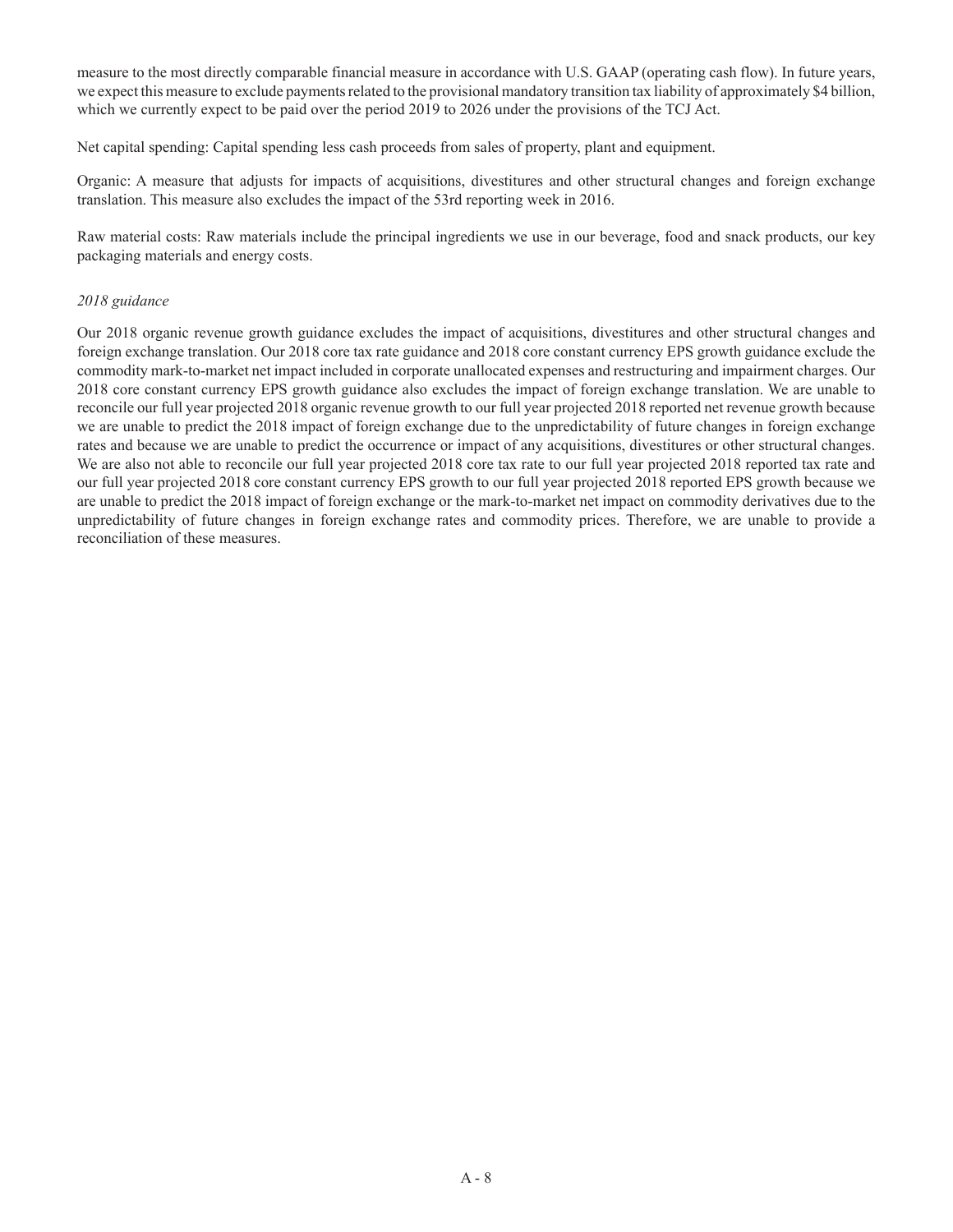## **PepsiCo, Inc. and Subsidiaries Reconciliation of GAAP and Non-GAAP Information Organic Revenue Growth Rates Quarter and Year Ended December 30, 2017 (unaudited)**

|                                     |        |                          | Percent Impact                                                      |                                    |                                  | GAAP<br>Measure                | Non-GAAP<br>Measure            |
|-------------------------------------|--------|--------------------------|---------------------------------------------------------------------|------------------------------------|----------------------------------|--------------------------------|--------------------------------|
|                                     |        |                          |                                                                     |                                    |                                  | Reported<br>% Change           | Organic<br>$%$ Change $^{(a)}$ |
| Net Revenue Year over Year % Change | Volume | Effective<br>net pricing | Acquisitions and<br>divestitures and<br>other structural<br>changes | Foreign<br>exchange<br>translation | $53rd$ reporting<br>$week^{(b)}$ | Quarter<br>Ended<br>12/30/2017 | Ouarter<br>Ended<br>12/30/2017 |
| Frito-Lay North America             | 3      | $\overline{2}$           | $\overbrace{\hspace{25mm}}^{}$                                      | $\overbrace{\hspace{25mm}}^{}$     | (6)                              | (1)                            |                                |
| Quaker Foods North America          | 0.5    | (1)                      |                                                                     | 0.5                                | (5)                              | (5)                            |                                |
| North America Beverages             | (3)    |                          |                                                                     |                                    | (5)                              | (6)                            | (3)                            |
| Latin America                       | (4)    |                          |                                                                     | 3                                  |                                  | 6                              | 3                              |
| Europe Sub-Saharan Africa           | 5      |                          |                                                                     | 6                                  | (1)                              | 11                             | 6                              |
| Asia, Middle East and North Africa  |        | 6                        |                                                                     | (5.5)                              |                                  |                                | 6                              |
| Total PepsiCo                       |        |                          |                                                                     |                                    | (3.5)                            |                                |                                |

|                                     |        |                          | Percent Impact                                                      |                                    |                                  | GAAP<br>Measure          | Non-GAAP<br>Measure            |
|-------------------------------------|--------|--------------------------|---------------------------------------------------------------------|------------------------------------|----------------------------------|--------------------------|--------------------------------|
|                                     |        |                          |                                                                     |                                    |                                  | Reported<br>% Change     | Organic<br>$%$ Change $^{(a)}$ |
| Net Revenue Year over Year % Change | Volume | Effective<br>net pricing | Acquisitions and<br>divestitures and<br>other structural<br>changes | Foreign<br>exchange<br>translation | $53rd$ reporting<br>$week^{(b)}$ | Year Ended<br>12/30/2017 | Year Ended<br>12/30/2017       |
| Frito-Lay North America             |        | 2.5                      |                                                                     |                                    | (2)                              |                          |                                |
| <b>Ouaker Foods North America</b>   |        | (1)                      |                                                                     |                                    | (2)                              | (2)                      | (1)                            |
| North America Beverages             | (2.5)  |                          |                                                                     |                                    | (1)                              | (2)                      | (2)                            |
| Latin America                       | (2)    |                          | (0.5)                                                               |                                    |                                  | 6                        | 5.                             |
| Europe Sub-Saharan Africa           | 3      |                          | –                                                                   | $\mathcal{E}$                      |                                  | 8                        | 6                              |
| Asia, Middle East and North Africa  |        |                          |                                                                     | (10)                               |                                  | (5)                      | 5                              |
| Total PepsiCo                       |        |                          |                                                                     |                                    | (1)                              |                          |                                |

(a) Organic percent change is a financial measure that is not in accordance with GAAP and is calculated by excluding the impact of foreign exchange translation, acquisitions, divestitures and other structural changes, *as well as the 53rd reporting week in 2016, from reported growth.*

*(b) Represents the impact of the exclusion of the 53rd reporting week from 2016 results.*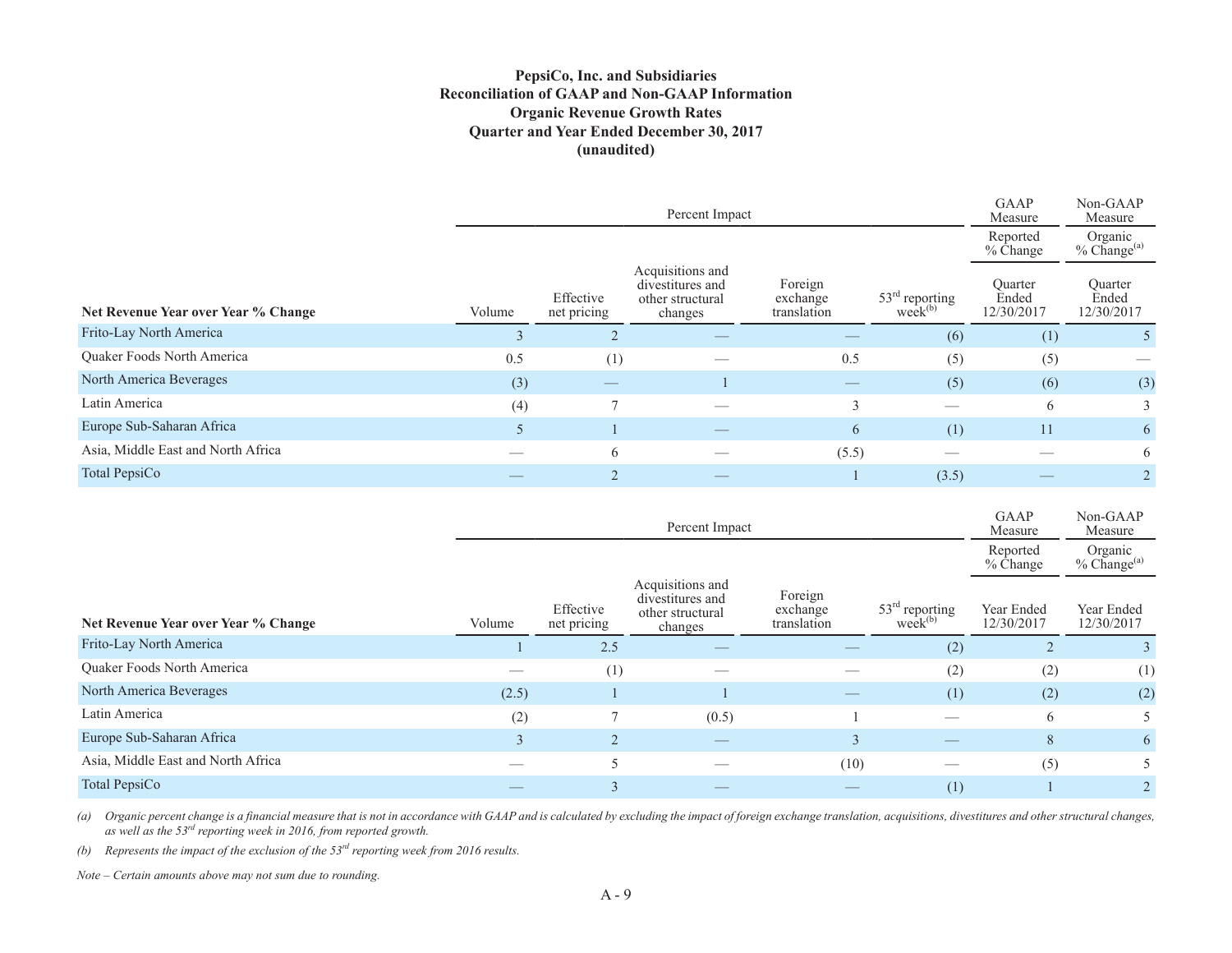#### **PepsiCo, Inc. and Subsidiaries Reconciliation of GAAP and Non-GAAP Information (cont.) Year over Year Growth Rates Quarter and Year Ended December 30, 2017 (unaudited)**

|                                                               | GAAP<br>Measure                    |                                               |                                                              |                                                                    |                                         |                                             | Non-GAAP<br>Measure                |                                    | Non-GAAP<br>Measure                           |
|---------------------------------------------------------------|------------------------------------|-----------------------------------------------|--------------------------------------------------------------|--------------------------------------------------------------------|-----------------------------------------|---------------------------------------------|------------------------------------|------------------------------------|-----------------------------------------------|
|                                                               | Reported<br>$%$ Change             |                                               |                                                              | Percent Impact of Items Affecting Comparability                    |                                         |                                             | Core <sup>(a)</sup><br>% Change    | Percent<br>Impact of               | Core Constant<br>$Currenev^{(a)}$<br>% Change |
| <b>Operating Profit Year over Year % Change</b>               | <b>Ouarter Ended</b><br>12/30/2017 | Commodity<br>mark-to-<br>market net<br>impact | Restructuring<br>and<br>impairment<br>charges <sup>(b)</sup> | Provisional net<br>tax expense<br>related to the<br><b>TCJ</b> Act | Charge related<br>to debt<br>redemption | Pension-<br>related<br>settlement<br>charge | <b>Ouarter Ended</b><br>12/30/2017 | Foreign<br>exchange<br>translation | <b>Ouarter Ended</b><br>12/30/2017            |
| Frito-Lay North America                                       | (1)                                |                                               | 3.5                                                          |                                                                    |                                         |                                             |                                    |                                    |                                               |
| <b>Quaker Foods North America</b>                             | (6)                                | $\frac{1}{2}$                                 |                                                              |                                                                    |                                         |                                             | (1)                                |                                    | (1)                                           |
| North America Beverages                                       | (29)                               |                                               | 6                                                            |                                                                    | __                                      |                                             | (23)                               |                                    | (23)                                          |
| Latin America                                                 | 20                                 |                                               |                                                              |                                                                    |                                         |                                             | 28                                 | (6)                                | 22                                            |
| Europe Sub-Saharan Africa                                     |                                    | $-$                                           | 3.5                                                          |                                                                    | __                                      | $\overline{\phantom{a}}$                    | 3.5                                | (5.5)                              | (2)                                           |
| Asia, Middle East and North Africa                            | 173                                |                                               | (4)                                                          |                                                                    |                                         |                                             | 169                                | 18                                 | 187                                           |
| Corporate Unallocated                                         | (31)                               | (5.5)                                         | (7)                                                          |                                                                    |                                         | 41                                          | (3)                                |                                    | (3)                                           |
| <b>Total Operating Profit</b>                                 | $\Omega$                           |                                               | 10                                                           |                                                                    |                                         | (14)                                        |                                    | (1)                                | 6                                             |
| <b>Net Income Attributable to PepsiCo</b>                     | (151)                              |                                               |                                                              |                                                                    |                                         |                                             | $\mathbf Q$                        | (1)                                | 8                                             |
| Net Income Attributable to PepsiCo per common share - diluted | (152)                              |                                               |                                                              |                                                                    |                                         |                                             |                                    | (1)                                | 8                                             |

|                                                                  | GAAP<br>Measure          |                                               |                                                              |                                                                    |                                                        |                                         |                                             | Non-GAAP<br>Measure             |                                    | Non-GAAP<br>Measure                                  |
|------------------------------------------------------------------|--------------------------|-----------------------------------------------|--------------------------------------------------------------|--------------------------------------------------------------------|--------------------------------------------------------|-----------------------------------------|---------------------------------------------|---------------------------------|------------------------------------|------------------------------------------------------|
|                                                                  | Reported<br>% Change     |                                               |                                                              |                                                                    | Percent Impact of Items Affecting Comparability        |                                         |                                             | Core <sup>(a)</sup><br>% Change | Percent<br>Impact of               | Core Constant<br>Currence <sup>(a)</sup><br>% Change |
| <b>Operating Profit Year over Year % Change</b>                  | Year Ended<br>12/30/2017 | Commodity<br>mark-to-<br>market net<br>impact | Restructuring<br>and<br>impairment<br>charges <sup>(b)</sup> | Provisional net<br>tax expense<br>related to the<br><b>TCJ</b> Act | Charge related<br>to the<br>transaction<br>with Tingyi | Charge related<br>to debt<br>redemption | Pension-<br>related<br>settlement<br>charge | Year Ended<br>12/30/2017        | Foreign<br>exchange<br>translation | Year Ended<br>12/30/2017                             |
| Frito-Lay North America                                          | 3.5                      |                                               |                                                              |                                                                    |                                                        |                                         |                                             |                                 |                                    | 4.5                                                  |
| Quaker Foods North America                                       | (2)                      | —                                             | 1.5                                                          |                                                                    |                                                        |                                         |                                             |                                 |                                    |                                                      |
| North America Beverages                                          | (9)                      | $\frac{1}{2}$                                 |                                                              |                                                                    |                                                        |                                         |                                             | (8)                             |                                    | (8)                                                  |
| Latin America                                                    |                          |                                               |                                                              | –                                                                  | –                                                      |                                         |                                             |                                 |                                    |                                                      |
| Europe Sub-Saharan Africa                                        | 22                       |                                               | (2)                                                          | __                                                                 |                                                        |                                         |                                             | 20                              |                                    | 20                                                   |
| Asia, Middle East and North Africa                               | 73                       | $\overline{\phantom{a}}$                      | (3)                                                          |                                                                    | (64)                                                   | --                                      |                                             |                                 | 8                                  | 15                                                   |
| Corporate Unallocated                                            | (9)                      | (13)                                          | (3)                                                          |                                                                    | $\frac{1}{2}$                                          | $-$                                     | 20                                          | (5)                             | —                                  | (5)                                                  |
| <b>Total Operating Profit</b>                                    |                          | $\Delta$                                      | 1.5                                                          |                                                                    | (4)                                                    | –                                       | (3)                                         |                                 |                                    |                                                      |
| <b>Net Income Attributable to PepsiCo</b>                        | (23)                     |                                               |                                                              |                                                                    |                                                        |                                         |                                             |                                 |                                    | 8                                                    |
| Net Income Attributable to PepsiCo per common<br>share - diluted | (23)                     |                                               |                                                              |                                                                    |                                                        |                                         |                                             |                                 |                                    | 9                                                    |

(a) Core results and core constant currency results are financial measures that are not in accordance with GAAP and exclude the above items affecting comparability. See A-6 through A-7 for a discussion of each of these adj

*(b) Restructuring and impairment charges include costs associated with the 2014 Multi-Year Productivity Plan. See A-6 through A-7 for a discussion of this plan.*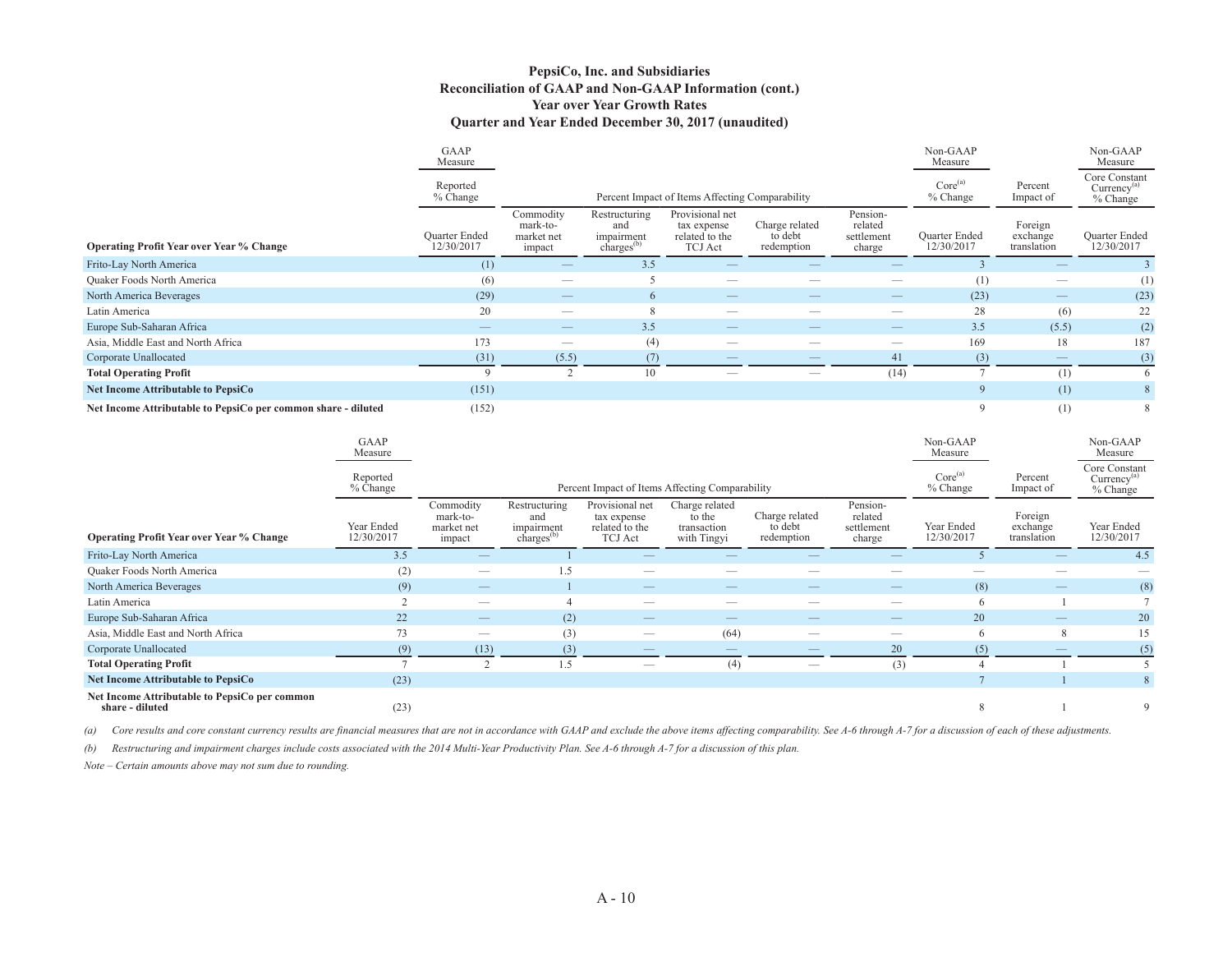#### **PepsiCo, Inc. and Subsidiaries Reconciliation of GAAP and Non-GAAP Information (cont.) Certain Line ItemsQuarters Ended December 30, 2017 and December 31, 2016 (in millions except per share amounts, unaudited)**

|                                                                      |               |              |                                                       |                     | Ouarter Ended 12/30/2017                        |      |                                                                     |                                                                                                |                                      |
|----------------------------------------------------------------------|---------------|--------------|-------------------------------------------------------|---------------------|-------------------------------------------------|------|---------------------------------------------------------------------|------------------------------------------------------------------------------------------------|--------------------------------------|
|                                                                      | Cost of sales | Gross profit | Selling,<br>general and<br>administrative<br>expenses | Operating<br>profit | Provision for<br>income<br>$\text{taxes}^{(a)}$ |      | Net $(\text{loss})$ /<br><i>ncome</i><br>attributable to<br>PepsiCo | Net $(\text{loss})$ /<br>income<br>attributable to<br>PepsiCo per<br>common share<br>- diluted | Effective tax<br>$\text{rate}^{(b)}$ |
| Reported, GAAP Measure                                               | 9,077         | 10,449       | 7,856 \$                                              | 2,593               | $3,026$ \$                                      |      | $(710)$ \$                                                          | (0.50)                                                                                         | 129.8%                               |
| Items Affecting Comparability                                        |               |              |                                                       |                     |                                                 |      |                                                                     |                                                                                                |                                      |
| Commodity mark-to-market net impact                                  |               | (1)          | 27                                                    | (28)                | (9)                                             |      | (19)                                                                | (0.01)                                                                                         | (0.1)                                |
| Restructuring and impairment charges <sup>(c)</sup>                  |               |              | (226)                                                 | 226                 | 67                                              |      | 159                                                                 | 0.11                                                                                           | 0.4                                  |
| Provisional net tax expense related to the<br>TCJ Act <sup>(d)</sup> |               |              |                                                       |                     | (2, 451)                                        |      | 2,451                                                               | 1.73                                                                                           | (105.2)                              |
| Core, Non-GAAP Measure <sup>(e)</sup>                                | 9,078 \$      | $10,448$ \$  | $7,657$ \$                                            | $2,791$ \$          | 633                                             | - \$ | 1,881                                                               | $1.31$ <sup>(f)</sup>                                                                          | 25.0%                                |

|                                             |               |               |               |              |    |                                                       |                     |      | Ouarter Ended 12/31/2016       |      |                                                        |                                          |                                                                           |                                      |
|---------------------------------------------|---------------|---------------|---------------|--------------|----|-------------------------------------------------------|---------------------|------|--------------------------------|------|--------------------------------------------------------|------------------------------------------|---------------------------------------------------------------------------|--------------------------------------|
|                                             |               | Cost of sales |               | Gross profit |    | Selling,<br>general and<br>administrative<br>expenses | Operating<br>profit |      | Interest<br>expense            |      | Provision for<br><i>n</i> come<br>taxes <sup>(a)</sup> | Net income<br>attributable to<br>PepsiCo | Net income<br>attributable to<br>PepsiCo per<br>common share<br>- diluted | Effective tax<br>$\text{rate}^{(b)}$ |
| Reported, GAAP Measure                      |               | 8,944         | $\mathbb{S}$  | 10,571       | -S | 8,190 \$                                              | 2,381               |      | 594                            |      | 414                                                    | 1,401                                    | 0.97                                                                      | 22.7%                                |
| Items Affecting<br>Comparability            |               |               |               |              |    |                                                       |                     |      |                                |      |                                                        |                                          |                                                                           |                                      |
| Commodity mark-to-<br>market net impact     |               | 30            |               | (30)         |    | 30                                                    | (60)                |      | $\overbrace{\hspace{25mm}}^{}$ |      | (19)                                                   | (41)                                     | (0.03)                                                                    | (0.3)                                |
| Restructuring and<br>impairment charges (c) |               |               |               |              |    | (54)                                                  | 54                  |      |                                |      | (1)                                                    | 55                                       | 0.04                                                                      | (0.7)                                |
| Charge related to debt<br>redemption        |               |               |               |              |    |                                                       |                     |      | (233)                          |      | 77                                                     | 156                                      | 0.11                                                                      | 1.2                                  |
| Pension-related settlement<br>charge        |               |               |               |              |    | (242)                                                 | 242                 |      |                                |      | 80                                                     | 162                                      | 0.11                                                                      | 1.2                                  |
| Core, Non-GAAP Measure (e)                  | $\mathcal{S}$ | 8,974         | $\mathcal{S}$ | 10,541       |    | 7,924                                                 | 2,617               | - \$ | 361                            | - \$ | 551                                                    | 1,733                                    | 1.20                                                                      | 24.0%                                |

(a) Provision for income taxes is the expected tax benefit/charge on the underlying item based on the tax laws and income tax rates applicable to the underlying item in its corresponding tax jurisdiction and tax year *and, in 2017, the impact of the TCJ Act is presented separately.*

*(b) The impact of items affecting comparability on our effective tax rate represents the difference in the effective tax rate resulting from a higher or lower tax rate applicable to the items affecting comparability.*

*(c) Restructuring and impairment charges include costs associated with the 2014 Multi-Year Productivity Plan. See A-6 through A-7 for a discussion of this plan.*

*(d) Recorded a provisional net tax expense associated with the enactment of the TCJ Act. See A-7 for a discussion of this expense.* 

*(e) Core results are financial measures that are not in accordance with GAAP and exclude the above items affecting comparability. See A-6 through A-7 for a discussion of each of these adjustments.*

*(f) Does not sum due to impact of diluted shares and rounding.*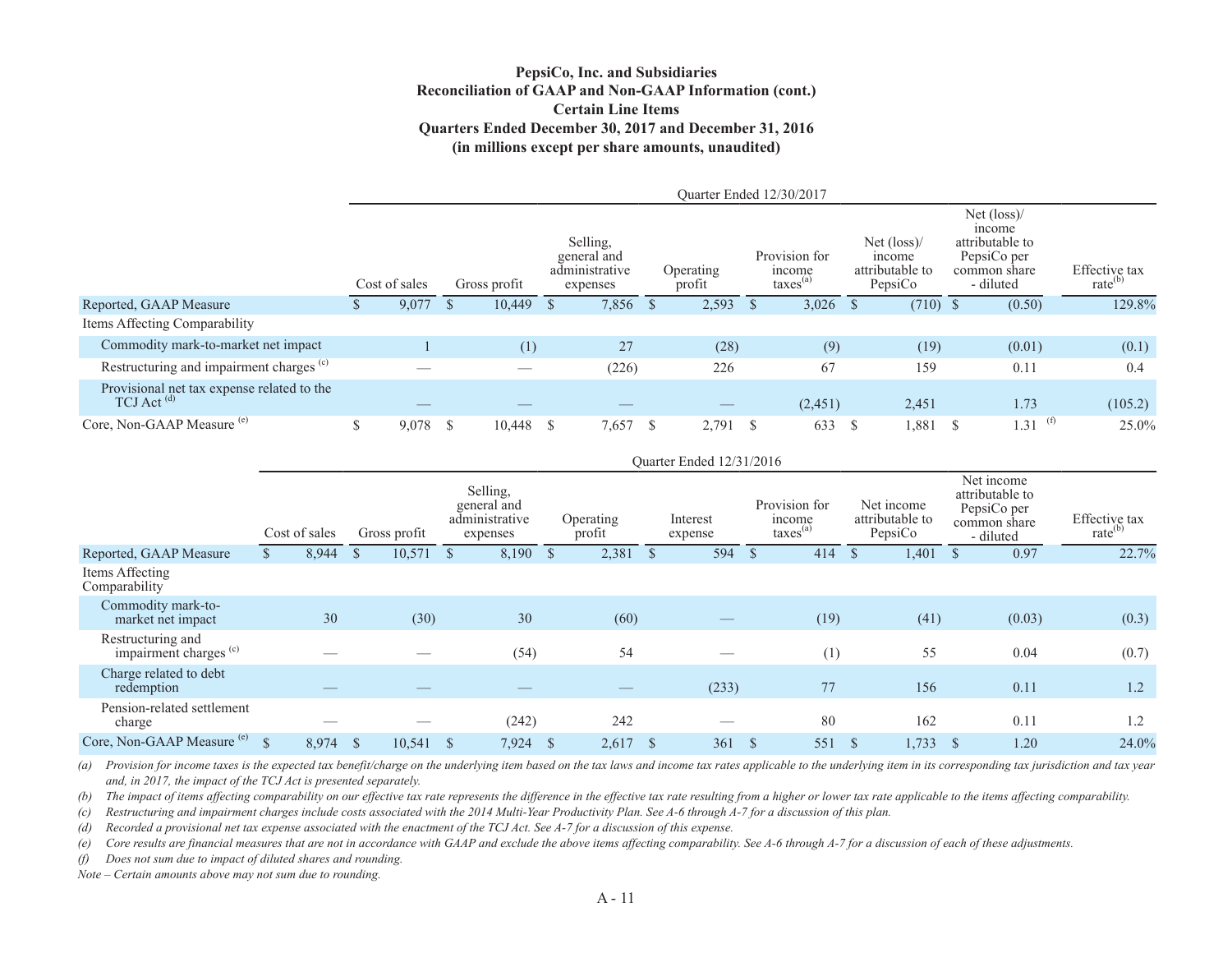### **PepsiCo, Inc. and Subsidiaries Reconciliation of GAAP and Non-GAAP Information (cont.) Certain Line Items Years Ended December 30, 2017 and December 31, 2016 (in millions except per share amounts, unaudited)**

|                                                                   |               |              |                                                       | Year Ended 12/30/2017 |               |                                              |                                          |                                                                           |                                      |
|-------------------------------------------------------------------|---------------|--------------|-------------------------------------------------------|-----------------------|---------------|----------------------------------------------|------------------------------------------|---------------------------------------------------------------------------|--------------------------------------|
|                                                                   | Cost of sales | Gross profit | Selling.<br>general and<br>administrative<br>expenses | Operating<br>profit   |               | Provision for<br>income taxes <sup>(a)</sup> | Net income<br>attributable<br>to PepsiCo | Net income<br>attributable to<br>PepsiCo per<br>common<br>share - diluted | Effective<br>tax rate <sup>(b)</sup> |
| Reported, GAAP Measure                                            | 28.785        | 34,740       | 24,231                                                | 10,509                | <sup>\$</sup> | 4,694                                        | 4,857                                    | 3.38                                                                      | 48.9%                                |
| Items Affecting Comparability                                     |               |              |                                                       |                       |               |                                              |                                          |                                                                           |                                      |
| Commodity mark-to-market net impact                               | 8             | (8)          |                                                       | (15)                  |               | (7)                                          | (8)                                      | (0.01)                                                                    |                                      |
| Restructuring and impairment charges <sup>(c)</sup>               |               |              | (295)                                                 | 295                   |               | 71                                           | 224                                      | 0.16                                                                      |                                      |
| Provisional net tax expense related to the TCJ Act <sup>(d)</sup> |               |              |                                                       | __                    |               | (2,451)                                      | 2,451                                    | 1.70                                                                      | (25.5)                               |
| Core, Non-GAAP Measure <sup>(e)</sup>                             | 28,793        | 34,732       | 23,943                                                | 10,789                | -S            | 2,307                                        | $7,524$ \$                               | 5.23                                                                      | 23.3%                                |

|                                                        |                  |                 |              |                                                       |              |                     |              |                     |               | Year Ended 12/31/2016                        |               |                                                              |               |                                          |                                                                           |        |                                      |
|--------------------------------------------------------|------------------|-----------------|--------------|-------------------------------------------------------|--------------|---------------------|--------------|---------------------|---------------|----------------------------------------------|---------------|--------------------------------------------------------------|---------------|------------------------------------------|---------------------------------------------------------------------------|--------|--------------------------------------|
|                                                        | Cost of<br>sales | Gross<br>profit |              | Selling,<br>general and<br>administrative<br>expenses |              | Operating<br>profit |              | Interest<br>expense |               | Provision for<br>income taxes <sup>(a)</sup> |               | Net income<br>attributable to<br>noncontrolling<br>interests |               | Net income<br>attributable<br>to PepsiCo | Net income<br>attributable to<br>PepsiCo per<br>common<br>share - diluted |        | Effective<br>$\text{tax rate}^{(b)}$ |
| Reported, GAAP Measure                                 | \$28,209         | 34,590          | <sup>S</sup> | 24,805                                                | <sup>S</sup> | 9,785               | $\mathbb{S}$ | 1,342               | <sup>\$</sup> | 2,174                                        | $\mathcal{S}$ | 50                                                           | $\mathcal{S}$ | 6,329                                    | $\mathbf{s}$                                                              | 4.36   | 25.4%                                |
| Items Affecting Comparability                          |                  |                 |              |                                                       |              |                     |              |                     |               |                                              |               |                                                              |               |                                          |                                                                           |        |                                      |
| Commodity mark-to-market<br>net impact                 | 78               | (78)            |              | 89                                                    |              | (167)               |              |                     |               | (56)                                         |               |                                                              |               | (111)                                    |                                                                           | (0.08) | (0.2)                                |
| Restructuring and<br>impairment charges <sup>(c)</sup> |                  |                 |              | (160)                                                 |              | 160                 |              |                     |               | 26                                           |               | 3                                                            |               | 131                                      |                                                                           | 0.09   | (0.2)                                |
| Charge related to the<br>transaction with Tingyi       |                  |                 |              | (373)                                                 |              | 373                 |              |                     |               |                                              |               |                                                              |               | 373                                      |                                                                           | 0.26   | (1.1)                                |
| Charge related to debt<br>redemption                   |                  |                 |              |                                                       |              |                     |              | (233)               |               | 77                                           |               |                                                              |               | 156                                      |                                                                           | 0.11   | 0.2                                  |
| Pension-related settlement<br>charge                   |                  |                 |              | (242)                                                 |              | 242                 |              |                     |               | 80                                           |               |                                                              |               | 162                                      |                                                                           | 0.11   | 0.2                                  |
| Core, Non-GAAP Measure <sup>(e)</sup>                  | \$28,287         | 34,512<br>S     | <sup>S</sup> | 24,119                                                | -S           | 10,393              | S            | 1,109               | <sup>\$</sup> | 2,301                                        | <sup>\$</sup> | 53                                                           | <sup>S</sup>  | 7,040                                    | <sup>S</sup>                                                              | 4.85   | 24.5%                                |

(a) Provision for income taxes is the expected tax benefit/charge on the underlying item based on the tax laws and income tax rates applicable to the underlying item in its corresponding tax jurisdiction and tax year *and, in 2017, the impact of the TCJ Act is presented separately.*

*(b) The impact of items affecting comparability on our effective tax rate represents the difference in the effective tax rate resulting from a higher or lower tax rate applicable to the items affecting comparability.*

*(c) Restructuring and impairment charges include costs associated with the 2014 Multi-Year Productivity Plan. See A-6 through A-7 for a discussion of this plan.*

*(d) Recorded a provisional net tax expense associated with the enactment of the TCJ Act. See A-7 for a discussion of this expense.* 

*(e) Core results are financial measures that are not in accordance with GAAP and exclude the above items affecting comparability. See A-6 through A-7 for a discussion of each of these adjustments.*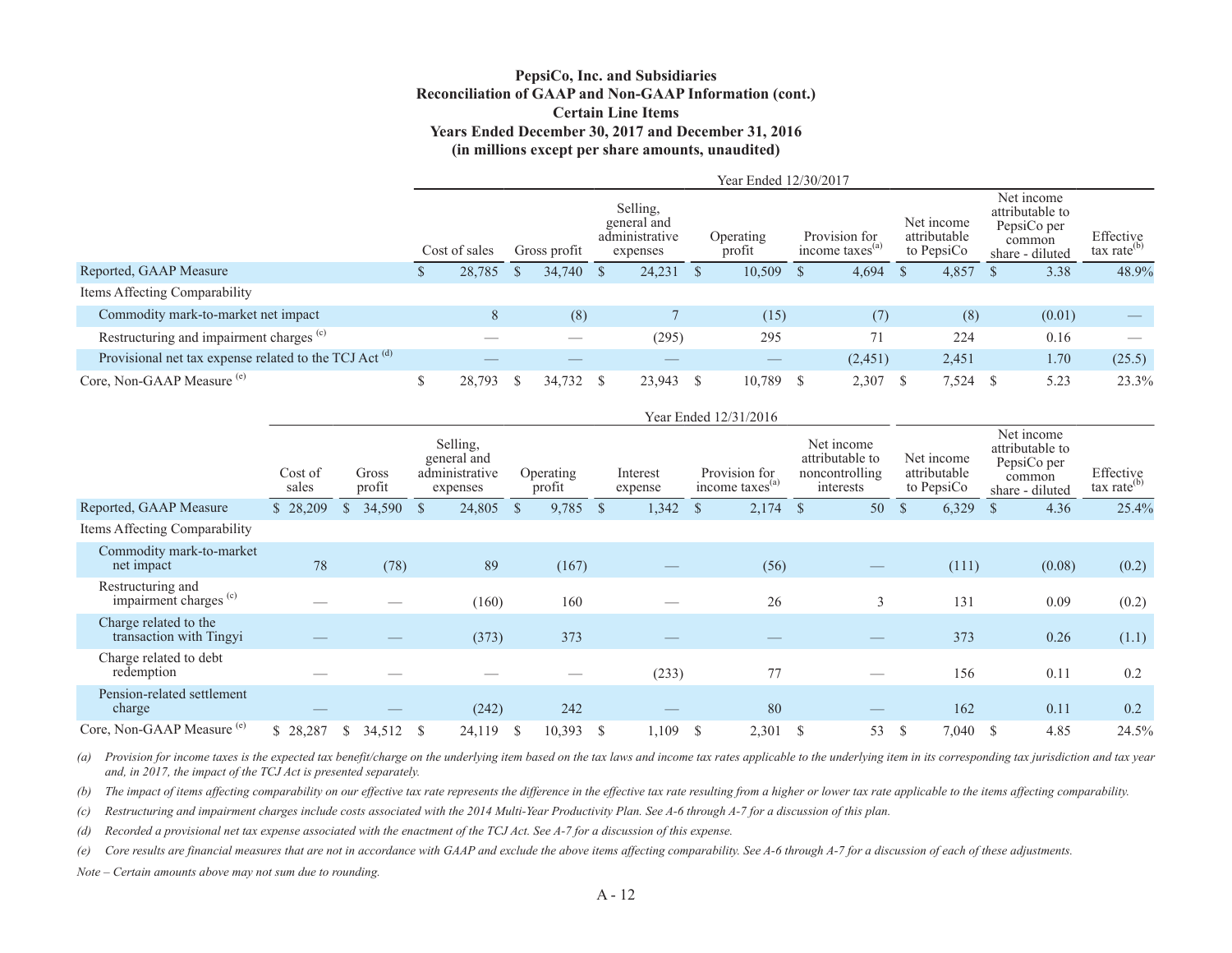## **PepsiCo, Inc. and Subsidiaries Reconciliation of GAAP and Non-GAAP Information (cont.) Operating Profit by Division Quarters Ended December 30, 2017 and December 31, 2016 (in millions, unaudited)**

|                                    | <b>GAAP</b><br>Measure             |                                           |                                                           | Non-GAAP<br>Measure                |       |
|------------------------------------|------------------------------------|-------------------------------------------|-----------------------------------------------------------|------------------------------------|-------|
|                                    | Reported                           | Items Affecting Comparability             |                                                           | Core <sup>(a)</sup>                |       |
| <b>Operating Profit</b>            | <b>Ouarter Ended</b><br>12/30/2017 | Commodity<br>mark-to-market<br>net impact | Restructuring<br>and impairment<br>charges <sup>(b)</sup> | <b>Ouarter Ended</b><br>12/30/2017 |       |
| Frito-Lay North America            | 1,402                              | $\hspace{0.1mm}-\hspace{0.1mm}$           | 61                                                        |                                    | 1,463 |
| Quaker Foods North America         | 186                                |                                           | 11                                                        |                                    | 197   |
| North America Beverages            | 491                                |                                           | 55                                                        |                                    | 546   |
| Latin America                      | 267                                | __                                        | 16                                                        |                                    | 283   |
| Europe Sub-Saharan Africa          | 315                                |                                           | 34                                                        |                                    | 349   |
| Asia, Middle East and North Africa | 328                                |                                           | $\overline{4}$                                            |                                    | 332   |
| Division Operating Profit          | 2,989                              |                                           | 181                                                       |                                    | 3,170 |
| Corporate Unallocated              | (396)                              | (28)                                      | 45                                                        |                                    | (379) |
| <b>Total Operating Profit</b>      | 2,593                              | (28)                                      | 226                                                       |                                    | 2,791 |

|                                    | GAAP<br>Measure                    |       |                                           |                                                     |                                         | Non-GAAP<br>Measure                |
|------------------------------------|------------------------------------|-------|-------------------------------------------|-----------------------------------------------------|-----------------------------------------|------------------------------------|
|                                    | Reported                           |       |                                           | Items Affecting Comparability                       |                                         | Core <sup>(a)</sup>                |
| <b>Operating Profit</b>            | <b>Ouarter Ended</b><br>12/31/2016 |       | Commodity<br>mark-to-market<br>net impact | Restructuring<br>and impairment<br>charges $^{(b)}$ | Pension-related<br>settlement<br>charge | <b>Ouarter Ended</b><br>12/31/2016 |
| Frito-Lay North America            |                                    | 1,410 |                                           | 12                                                  | $\overbrace{\phantom{aaaaa}}$           | 1,422                              |
| Quaker Foods North America         |                                    | 197   |                                           |                                                     |                                         | 197                                |
| North America Beverages            |                                    | 689   | $\qquad \qquad - \qquad$                  | 16                                                  | $\overbrace{\hspace{25mm}}^{}$          | 705                                |
| Latin America                      |                                    | 223   |                                           | (1)                                                 |                                         | 222                                |
| Europe Sub-Saharan Africa          |                                    | 316   |                                           | 22                                                  |                                         | 338                                |
| Asia, Middle East and North Africa |                                    | 120   |                                           |                                                     |                                         | 123                                |
| Division Operating Profit          |                                    | 2,955 |                                           | 52                                                  | $\overbrace{\hspace{25mm}}^{}$          | 3,007                              |
| Corporate Unallocated              |                                    | (574) | (60)                                      |                                                     | 242                                     | (390)                              |
| <b>Total Operating Profit</b>      |                                    | 2,381 | (60)                                      | 54                                                  | 242                                     | 2,617                              |

*(a) Core results are financial measures that are not in accordance with GAAP and exclude the above items affecting comparability. See A-6 through A-7 for a discussion of each of these adjustments.*

*(b) Restructuring and impairment charges include costs associated with the 2014 Multi-Year Productivity Plan. See A-6 through A-7 for a discussion of this plan.*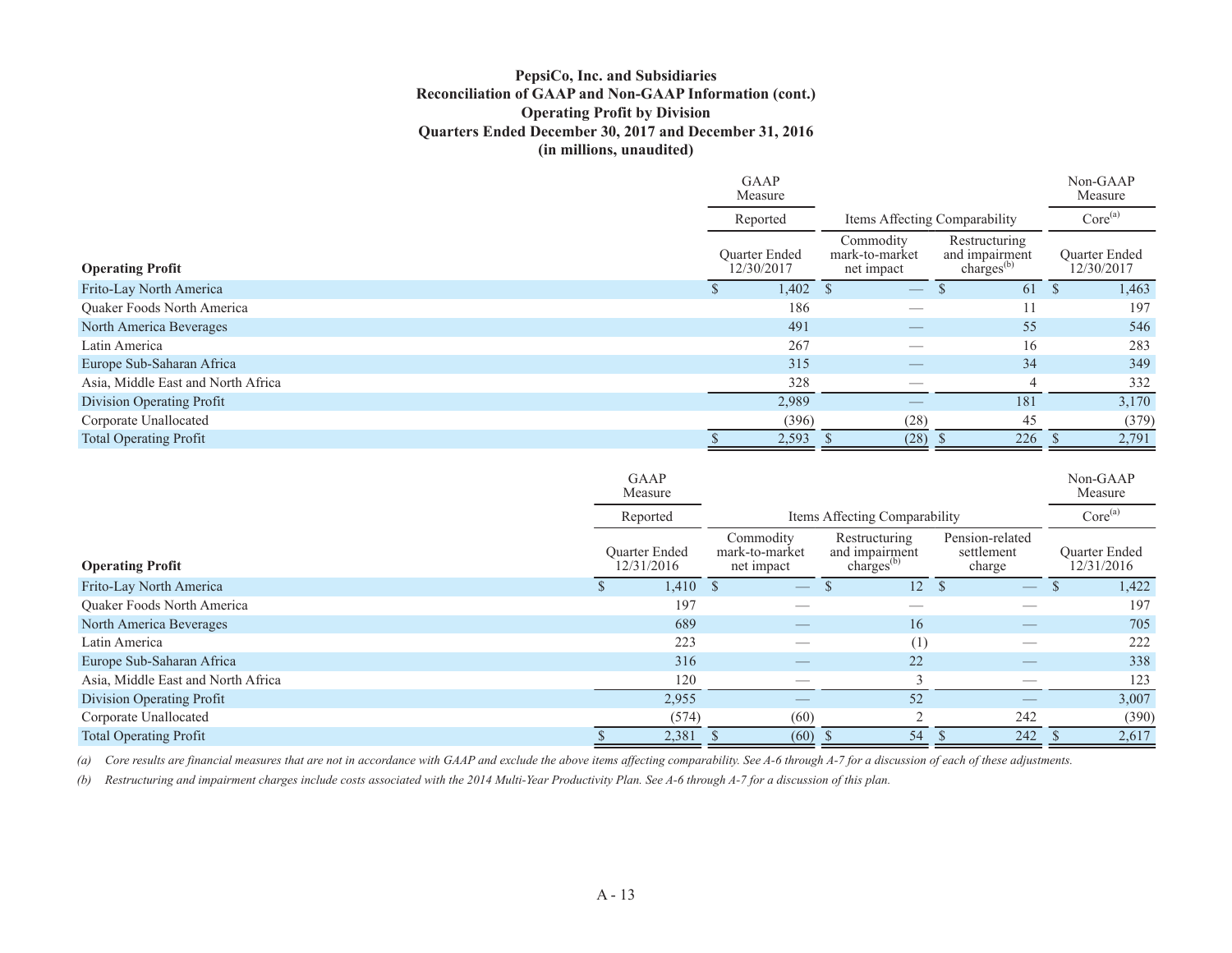## **PepsiCo, Inc. and Subsidiaries Reconciliation of GAAP and Non-GAAP Information (cont.) Operating Profit by Division Years Ended December 30, 2017 and December 31, 2016 (in millions, unaudited)**

|                                    |                        | <b>GAAP</b><br>Measure   |                                           |                                                              | Non-GAAP<br>Measure      |
|------------------------------------|------------------------|--------------------------|-------------------------------------------|--------------------------------------------------------------|--------------------------|
|                                    |                        | Reported                 |                                           | Items Affecting Comparability                                | Core <sup>(a)</sup>      |
| <b>Operating Profit</b>            |                        | Year Ended<br>12/30/2017 | Commodity<br>mark-to-market<br>net impact | Restructuring<br>and<br>impairment<br>charges <sup>(b)</sup> | Year Ended<br>12/30/2017 |
| Frito-Lay North America            |                        | 4,823                    | <sup>S</sup>                              | 67                                                           | 4,890                    |
| Quaker Foods North America         |                        | 642                      | $\overbrace{\phantom{12332}}$             | 11                                                           | 653                      |
| North America Beverages            |                        | 2,707                    | $\overline{\phantom{m}}$                  | 54                                                           | 2,761                    |
| Latin America                      |                        | 908                      | $\overbrace{\hspace{25mm}}^{}$            | 63                                                           | 971                      |
| Europe Sub-Saharan Africa          |                        | 1,354                    |                                           | 53                                                           | 1,407                    |
| Asia, Middle East and North Africa |                        | 1,073                    |                                           | (3)                                                          | 1,070                    |
| Division Operating Profit          |                        | 11,507                   |                                           | 245                                                          | 11,752                   |
| Corporate Unallocated              |                        | (998)                    | (15)                                      | 50                                                           | (963)                    |
| <b>Total Operating Profit</b>      |                        | 10,509                   | (15)                                      | 295<br>-S                                                    | 10,789                   |
|                                    | <b>GAAP</b><br>Measure |                          |                                           |                                                              | Non-GAAP<br>Measure      |
|                                    | Reported               |                          | Items Affecting Comparability             |                                                              | Core <sup>(a)</sup>      |

| <b>Operating Profit</b>            | Year Ended<br>12/31/2016 |              | Commodity<br>mark-to-market<br>net impact | Restructuring<br>and<br>impairment<br>$charges^{(b)}$ | Charge related<br>to the<br>transaction with<br>Tingyi | Pension-related<br>settlement<br>charge | Year Ended<br>12/31/2016 |
|------------------------------------|--------------------------|--------------|-------------------------------------------|-------------------------------------------------------|--------------------------------------------------------|-----------------------------------------|--------------------------|
| Frito-Lay North America            | 4,659                    | $\mathbf{S}$ | $\overbrace{\phantom{aaaaa}}$             | $\overline{3}$                                        | $\overline{\phantom{m}}$                               | $\overline{\phantom{m}}$                | 4,672                    |
| Quaker Foods North America         | 653                      |              |                                           |                                                       |                                                        |                                         | 654                      |
| North America Beverages            | 2,959                    |              | __                                        | 35                                                    | --                                                     | __                                      | 2,994                    |
| Latin America                      | 887                      |              |                                           | 27                                                    |                                                        |                                         | 914                      |
| Europe Sub-Saharan Africa          | 1.108                    |              |                                           | 60                                                    |                                                        |                                         | 1,168                    |
| Asia, Middle East and North Africa | 619                      |              |                                           | 14                                                    | 373                                                    |                                         | 1,006                    |
| Division Operating Profit          | 10,885                   |              |                                           | 150                                                   | 373                                                    |                                         | 11,408                   |
| Corporate Unallocated              | (1,100)                  |              | (167)                                     | 10                                                    |                                                        | 242                                     | (1,015)                  |
| <b>Total Operating Profit</b>      | 9,785                    |              | (167)                                     | 160                                                   | 373                                                    | 242                                     | 10,393                   |

*(a) Core results are financial measures that are not in accordance with GAAP and exclude the above items affecting comparability. See A-6 through A-7 for a discussion of each of these adjustments.*

*(b) Restructuring and impairment charges include costs associated with the 2014 Multi-Year Productivity Plan. See A-6 through A-7 for a discussion of this plan.*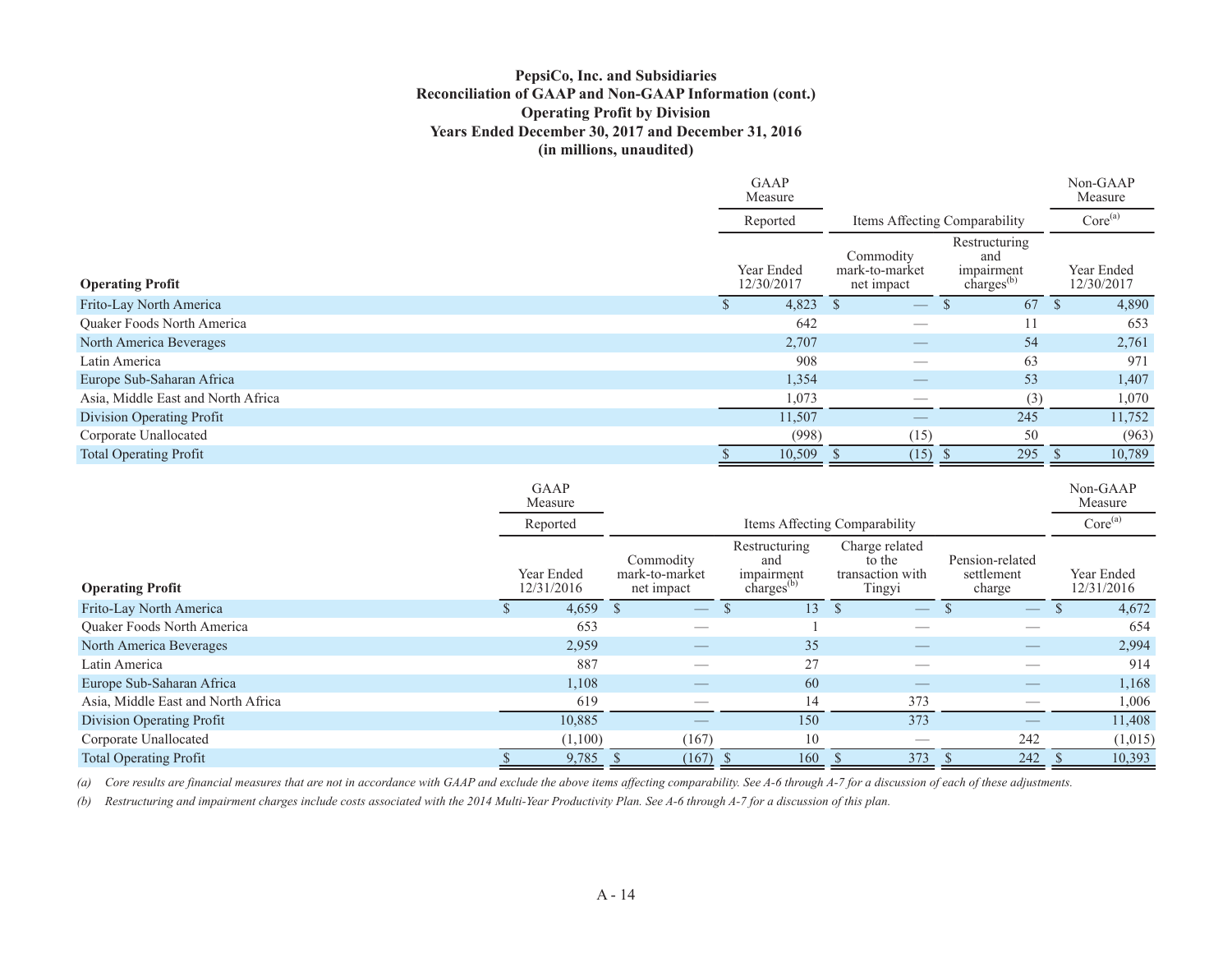#### **PepsiCo, Inc. and Subsidiaries Reconciliation of GAAP and Non-GAAP Information (cont.) (unaudited)**

#### **Division Operating Profit Growth Reconciliation**

|                                                         | <b>Ouarter Ended</b> | Year Ended         |
|---------------------------------------------------------|----------------------|--------------------|
|                                                         | 12/30/2017           | 12/30/2017         |
| Reported Operating Profit Growth                        | $9\%$                | $7\frac{9}{6}$     |
| Impact of Corporate Unallocated                         | (8)                  | (2)                |
| Division Operating Profit Growth                        |                      |                    |
| Restructuring and Impairment Charges                    | 4                    |                    |
| Charge Related to the Transaction with Tingyi           |                      | (4)                |
| Core Division Operating Profit Growth                   |                      |                    |
| Foreign Exchange Translation                            | (0.5)                |                    |
| Core Constant Currency Division Operating Profit Growth | 5 %                  | $\frac{0}{0}$<br>4 |

#### **Gross Margin Performance Reconciliation**

|                                     | <b>Ouarter Ended</b> | Year Ended |
|-------------------------------------|----------------------|------------|
|                                     | 12/30/2017           | 12/30/2017 |
| Reported Gross Margin Performance   | $(66)$ bps           | $(39)$ bps |
| Commodity Mark-to-Market Net Impact | 15                   |            |
| Core Gross Margin Performance       | $(50)$ bps           | $(28)$ bps |

#### **Operating Margin Growth Reconciliation**

|                                               | <b>Ouarter Ended</b> |     | Year Ended |  |
|-----------------------------------------------|----------------------|-----|------------|--|
|                                               | 12/30/2017           |     | 12/30/2017 |  |
| Reported Operating Margin Growth              | $108$ bps            |     | $96$ bps   |  |
| Commodity Mark-to-Market Net Impact           | 17                   |     | 24         |  |
| Restructuring and Impairment Charges          | 88                   |     | 21         |  |
| Pension-related Settlement Charge             | (124)                |     | (39)       |  |
| Charge Related to the Transaction with Tingyi |                      |     | (59)       |  |
| Core Operating Margin Growth                  | 88                   | bps | 43<br>bps  |  |

#### **Net Cash Provided by Operating Activities Reconciliation (in millions)**

|                                                                     | Year Ended |         |
|---------------------------------------------------------------------|------------|---------|
|                                                                     | 12/30/2017 |         |
| Net Cash Provided by Operating Activities                           |            | 9,994   |
| Capital Spending                                                    |            | (2,969) |
| Sales of Property, Plant and Equipment                              |            | 180     |
| Free Cash Flow                                                      |            | 7,205   |
| Payments Related to Restructuring Charges                           |            | 113     |
| Net Cash Tax Benefit Related to Restructuring Charges               |            | (30)    |
| Discretionary Pension Contributions                                 |            | 6       |
| Net Cash Tax Benefit Related to Discretionary Pension Contributions |            | (1)     |
| Free Cash Flow Excluding Certain Items                              |            | 7.293   |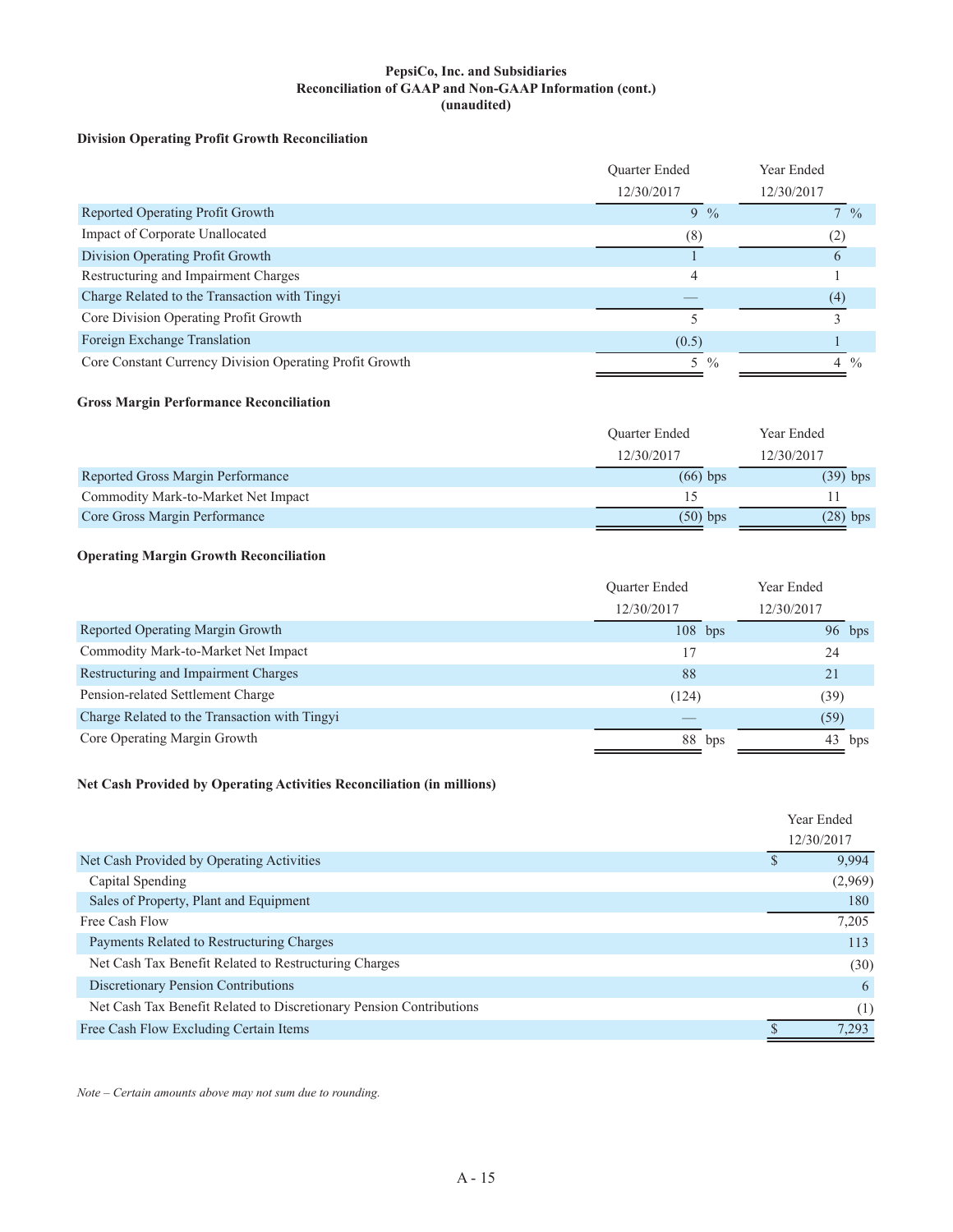#### **PepsiCo, Inc. and Subsidiaries Reconciliation of GAAP and Non-GAAP Information (cont.) (unaudited)**

## **Net Cash Provided by Operating Activities Reconciliation (in billions)**

|                                                                     | 2018<br>Guidance |                           |    |
|---------------------------------------------------------------------|------------------|---------------------------|----|
| Net Cash Provided by Operating Activities                           |                  | $\sim$                    |    |
| Net Capital Spending                                                |                  | $\widetilde{\phantom{m}}$ | (4 |
| Free Cash Flow                                                      |                  |                           |    |
| Discretionary Pension Contributions                                 |                  | $\widetilde{\phantom{m}}$ |    |
| Net Cash Tax Benefit Related to Discretionary Pension Contributions |                  |                           |    |
| Payments Related to Restructuring Charges                           |                  |                           |    |
| Net Cash Tax Benefit Related to Restructuring Charges               |                  |                           |    |
| Free Cash Flow Excluding Certain Items                              |                  | $\sim$                    |    |